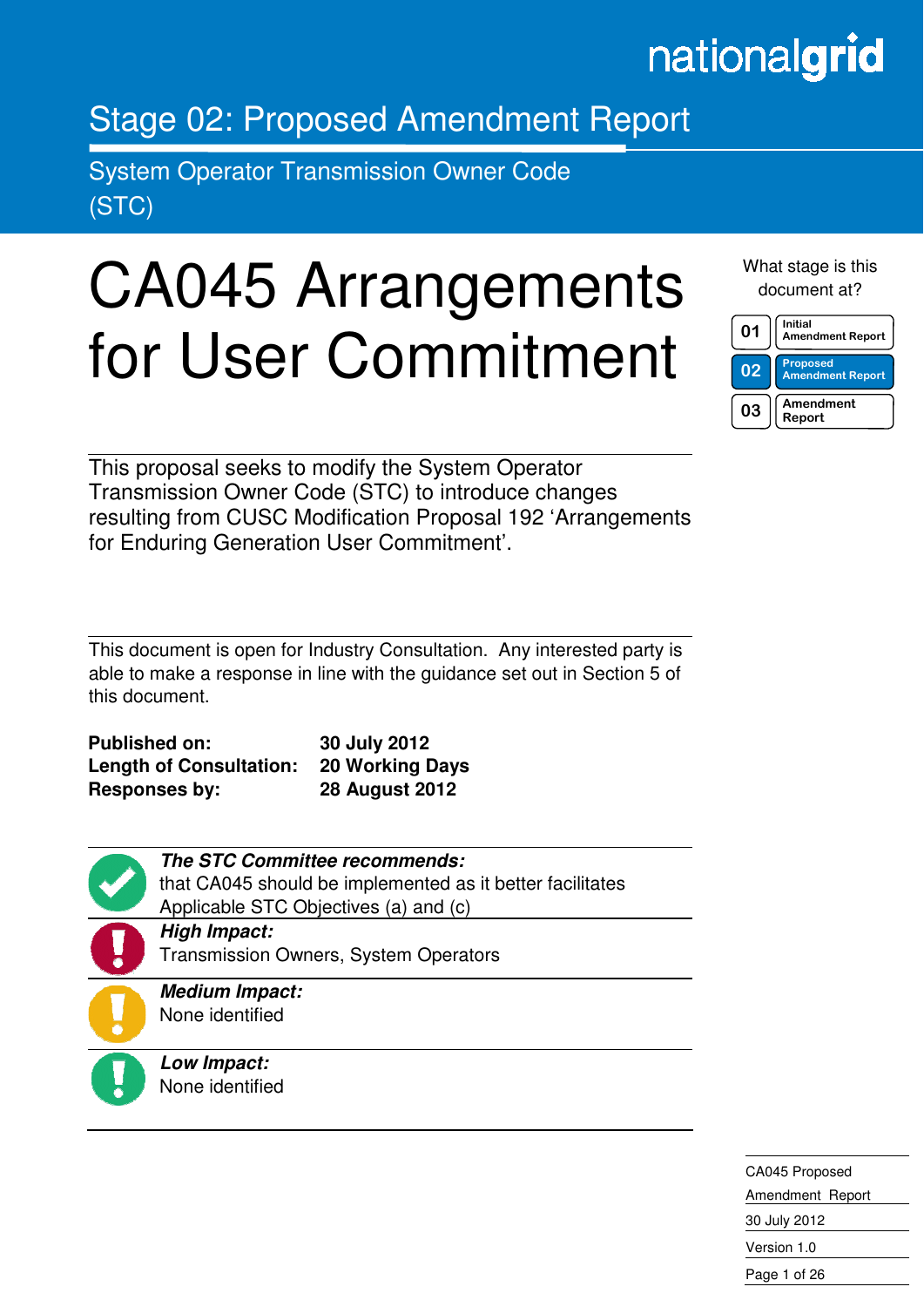| 2 <sup>1</sup> | Description of Proposed Modification and its Effects  4 |  |
|----------------|---------------------------------------------------------|--|
|                |                                                         |  |
|                |                                                         |  |
|                |                                                         |  |
|                |                                                         |  |

#### **About this document**

This Proposed Amendment Report is for Industry Consultation and outlines the information required for interested parties to form an understanding of a defect within the STC and the proposed solutions.

#### **Document Control**

| Version | Date         | Author               | <b>Change Reference</b>   |
|---------|--------------|----------------------|---------------------------|
| 1.0     | 30 July 2012 | <b>STC Committee</b> | <b>Proposed Amendment</b> |
|         |              |                      | Report for Industry       |
|         |              |                      | Consultation              |



**Any Questions?**  Contact: **Lucy Hudson** 



**lucy.hudson @nationalgrid.com** 



Proposer: **Emma Clark**  National Grid Electricity Transmission

CA045 Proposed Amendment Report 30 July 2012 Version 1.0 Page 2 of 26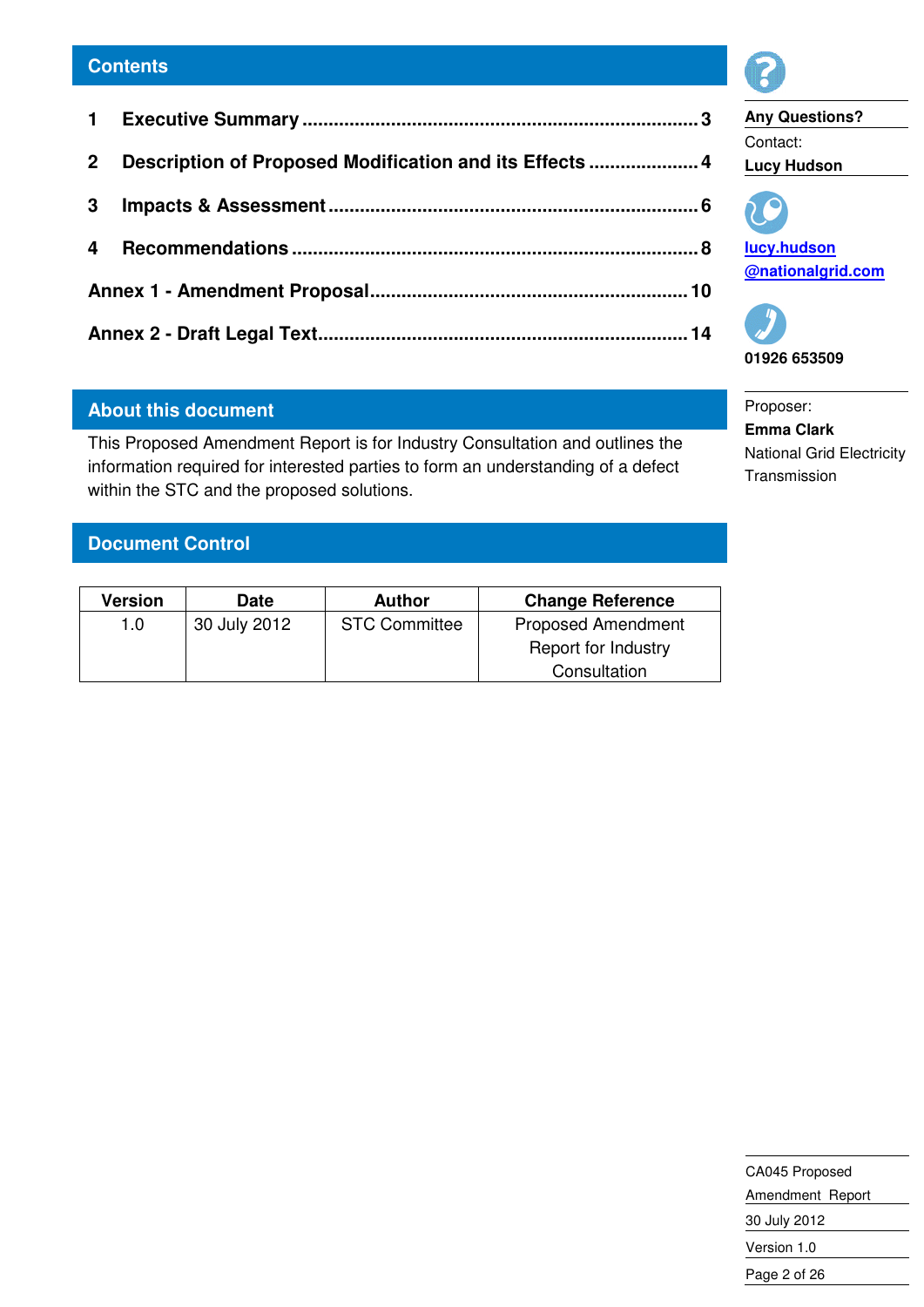#### **1 Executive Summary**

- 1.1 CA045 is a consequential change to the STC from CUSC Modification Proposal CMP192. CMP192 adds a new section to the CUSC to replace the existing methodology used to determine a generator's financial liabilities in relation to the provision of new or additional capacity. CMP192 was submitted to the Authority on 22 November 2011. On 30<sup>th</sup> March 2012 the Authority approved Workgroup Alternative CUSC Modification 5 with an implementation date of  $30<sup>th</sup>$  March 2012.<sup>1</sup> A transition period has now commenced and CMP192 is due to go live in April 2013.
- 1.2 Changing the User Commitment regime will result in the need to share more information with the Transmission Owner (TOs). This includes the requirement for the TOs to provide capital expenditure data to NGET every year for the current year and also a 3 year forecast. In addition to this, there will be a requirement for the TOs to provide project information on a 6 monthly basis.
- 1.3 STC Amendment Proposal CA045 was proposed by NGET and was formally submitted to the STC Committee meeting on 25<sup>th</sup> October 2011.
- 1.4 Following consideration, the STC Committee agreed at its meeting on  $29<sup>th</sup>$ February that Proposed Amendment CA045 should proceed directly to the Assessment and Report Phase
- 1.5 A subsequent delay in progressing through the Assessment and Report Phase occurred when comments were received on the draft legal text. These comments have since been addressed and the legal text can be found in Annex 2 of this document.

#### **STC Committee Recommendation**

- 1.6 The STC Committee provisionally recommends that STC Amendment Proposal CA045 be approved for implementation.
- 1.7 Should the Authority approve STC Amendment Proposal CA045, it is provisionally recommended that the STC be modified 5 days after the Authority decision.

| CA045 Proposed   |  |  |
|------------------|--|--|
| Amendment Report |  |  |
| 30 July 2012     |  |  |
| Version 1.0      |  |  |
| Page 3 of 26     |  |  |

<sup>1</sup> Link to Authority Decision on CMP192:

-

http://www.ofgem.gov.uk/Pages/MoreInformation.aspx?docid=80&refer=Licensing/ElecCod es/CUSC/Amend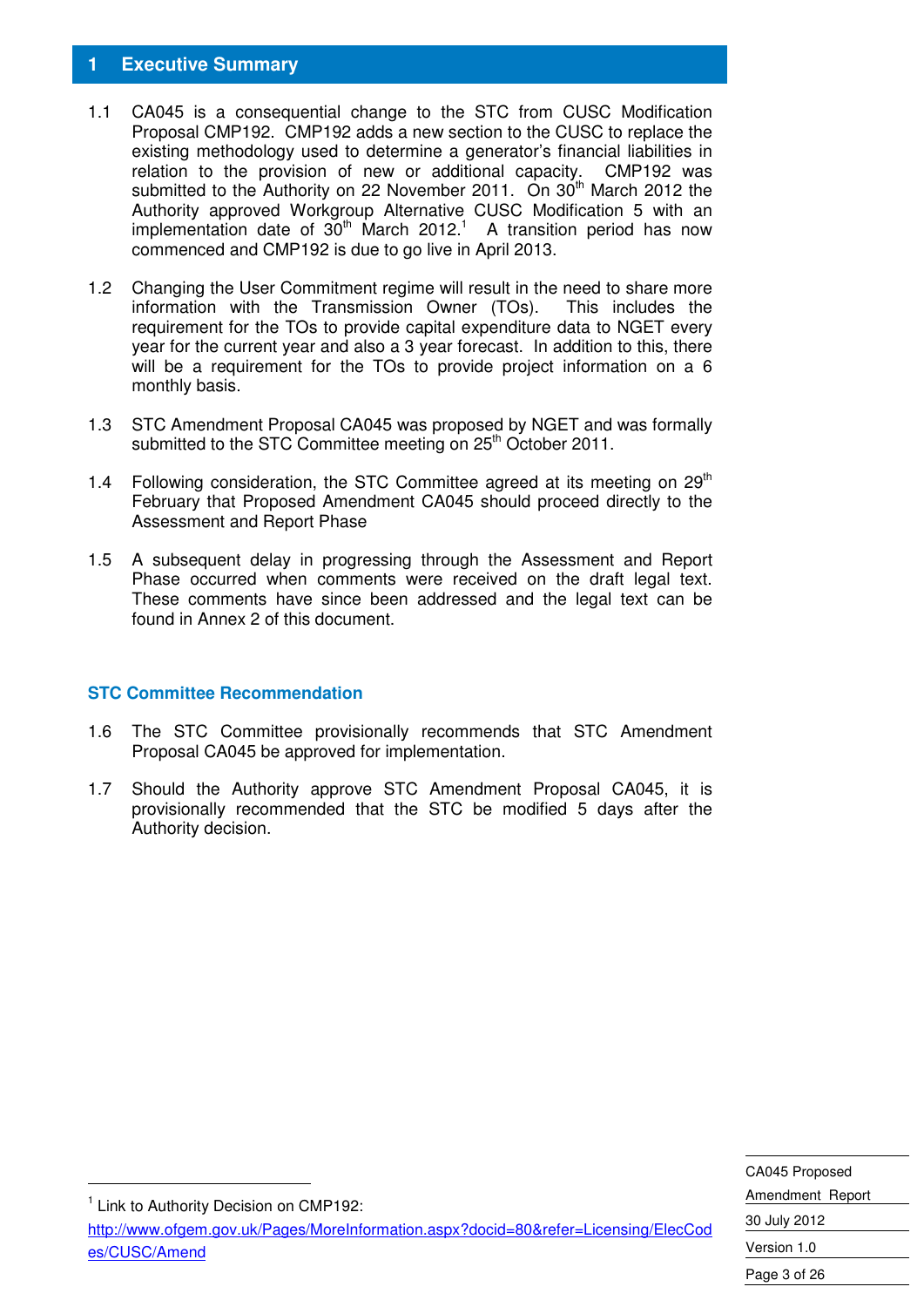#### **2 Description of Proposed Modification and its Effects**

- 2.1 This Proposed Amendment seeks to make changes to a number of Sections of the STC in order to include the requirements resulting from CMP192 to provide new data exchange obligations.
- 2.2 In August 2010 Ofgem initiated Project Transmi $T^2$  in order to review the charging and connection arrangements in the context of sustainability, affordability and security of supply achieving a timely move to a low carbon energy sector. A significant area of concern for the industry was identified as User Commitment, in particular securities associated with user commitment for pre commissioning generation and the potential volatility in the liabilities and associated security. In response to this, Ofgem stated in their open letter of 25th January 2011 that: "We now expect NGET to focus, as a matter of priority, on developing an enduring solution for User Commitment."
- 2.3 CMP192 was raised in February 2011 and a decision was made by the Authority on  $30<sup>th</sup>$  March 2012<sup>3</sup>.
- 2.4 CMP192 codifies into the CUSC the new arrangements for calculating user commitment liabilities for pre and post commissioning Users. These arrangements replace Final Sums and Interim Generic User Commitment Methodology (IGUCM) and impact on the bilateral connection agreements. CMP192 has the effect that the Generator User Commitment liabilities are calculated using (i) a cancellation amount for pre-commissioning power stations that takes account of transmission investment for local and wider works, and (ii) a closure amount for post-commissioning power stations that takes account of the investment for wider works. The consequence of a power station closing or cancelling is that the TO investment could be spent unnecessarily.
- 2.5 CMP192 splits liabilities into two components; Wider and Attributable. A generator's wider liability is intended to cover those transmission investments which are undertaken for the benefit of the system as a whole, generators and consumers. A generator's Attributable liability is intended to cover those investments which are solely or mainly at risk due to the actions of that generator. The definition used in CMP192 for Attributable works is that they should be those works required to connect the generator to the Main Integrated Transmission System (MITS) substation (MITS as defined in Section 14 of the CUSC).
- 2.6 The data items that will be required from the TOs to feed into the calculation of generators' Wider and Attributable liabilities are as follows:
	- 2.6.1 Wider Liability (provided annually by 01 October)
		- (i) TO CAPEX for forthcoming financial year split by load related and non-load related (excluding any works flagged as Attributable, see below)
		- (ii) Forecast annual TO CAPEX for next 3 financial years (excluding any works flagged as Attributable, see below

-

 $3$  Link to the final CMP192 Report http://www.nationalgrid.com/uk/Electricity/Codes/systemcode/amendments/currentamend mentproposals/

CA045 Proposed Amendment Report 30 July 2012 Version 1.0 Page 4 of 26

<sup>&</sup>lt;sup>2</sup> Link to Project TransmiT documents of Ofgem Website http://www.ofgem.gov.uk/Networks/Trans/PT/Pages/ProjectTransmiT.aspx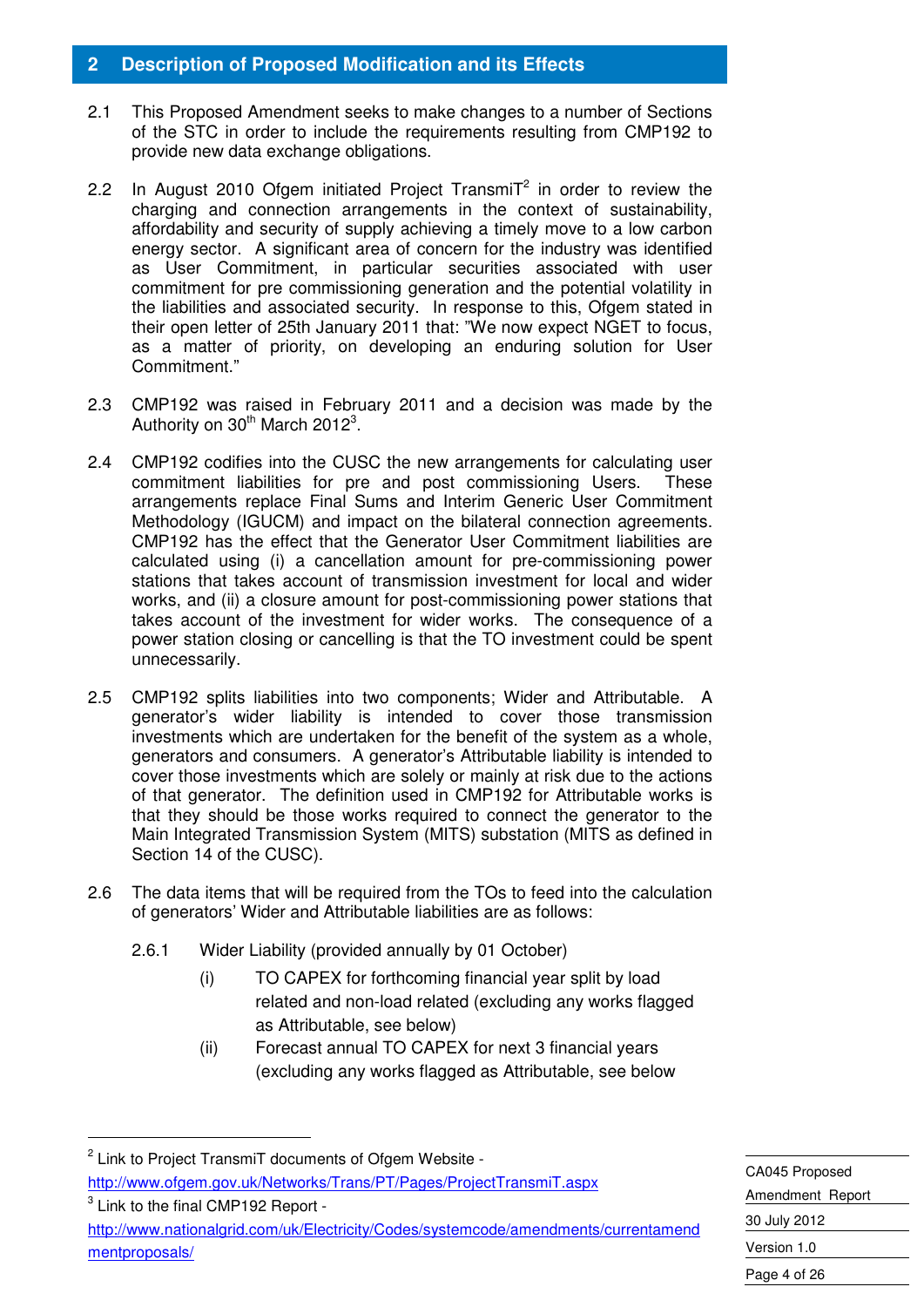2.6.2 Attributable Liability (provided biannually by 01 December and 01 June)

- (i) For each pre-commissioning generator, which schemes are classed as Attributable works (as would be defined in the new Section 15 of the CUSC).
- (ii) For each scheme component, an estimate of the total cost
- (iii) For each scheme component, an estimate of the costs that will be incurred during the following 6 month security period (i.e. April to September, October to March).
- (iv) For each scheme component, an estimate of the capability in MW
- (v) For each scheme component, an estimate of the assets that could be economically re-used should the scheme no longer be required, provided as a percentage of the total cost provided under (ii)
- (vi) For pre-commissioning generators not connecting at the nearest MITS substation, the straight –line distance between the generator and the nearest MITS substation.
- 2.7 The CAPEX information required to calculate the Wider liabilities is currently not shared with National Grid. CA045 seeks to put in place a requirement for TOs to provide this information to National Grid on an aggregated level. This information is already provided to Ofgem as part of the annual regulatory reporting submission. TOs currently provide information to National Grid for securities purposes every 6 months detailing the costs of individual schemes. It is anticipated that the data required for Attributable liabilities would replace this for generation projects.
- 2.8 The view that any data provided is part of an existing TO data submission was supported by the TO respondents during the CMP192 Consultation.<sup>4</sup>
- 2.9 No Alternative Amendments to CA045 were submitted.

-

 $4$  These responses can be found on pages 149-151 of Volume 2 of the Workgroup Report published in September 2011 located at

http://www.nationalgrid.com/uk/Electricity/Codes/systemcode/amendments/currentamend mentproposals/

CA045 Proposed Amendment Report 30 July 2012 Version 1.0 Page 5 of 26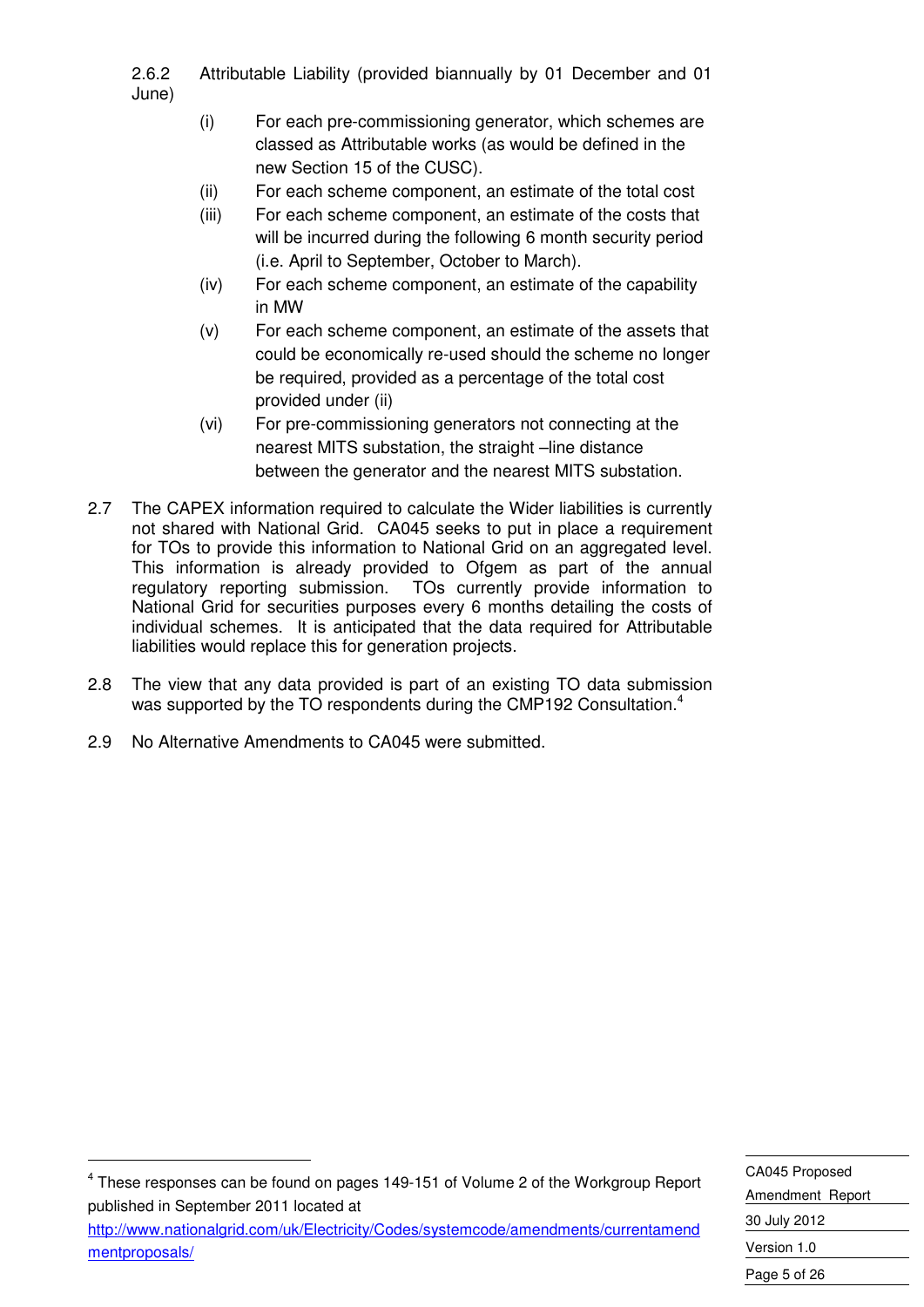#### 3.1 **STC Parties' Assessments**

#### 3.1.1 **National Grid**

National Grid is supportive of Amendment Proposal CA045. The implementation of CA045 would not have any physical impact on National Grid's Transmission system or require any changes to the IS systems. No additional works or monies would be required to implement the proposed change as the information required is already submitted under regulatory reporting.

#### 3.1.2 **Offshore Transmission Owners (OFTOs)**

The OFTOs are supportive of Amendment Proposal CA045. The implementation of CA045 would not have any physical impact on OFTO System (s) or require any changes to the IS systems.

#### 3.1.3 **Scottish Hydro-Electric Transmission Limited (SHETL)**

SHETL is supportive of Amendment Proposal CA045. The implementation of CA045 would not have any physical impact on SHETL System (s) or require any changes to the IS systems.

#### 3.1.4 **SP Transmission Limited (SPT)**

SPT is supportive of Amendment Proposal CA045. The implementation of CA045 would not have any physical impact on SPT System (s) or require any changes to the IS systems.

#### 3.2 **Impact on STC/STCPs**

- 3.2.1 CA045 requires amendments to the following parts of the STC:
	- Section D Planning Co-ordination
	- Section J Interpretations and Definitions
	- Schedule 5 NGET Connection Application
	- Schedule 7 System Construction Applications
	- Schedule 8 TO Construction Offers
	- Schedule 9 TO Construction Terms
	- Schedule 13 NGET Requests for Statement of Works

#### 3.3 **Impact on Greenhouse Gas emissions**

3.3.1 The proposed modification will not have an impact on Greenhouse Gas emissions.

> CA045 Proposed Amendment Report 30 July 2012 Version 1.0 Page 6 of 26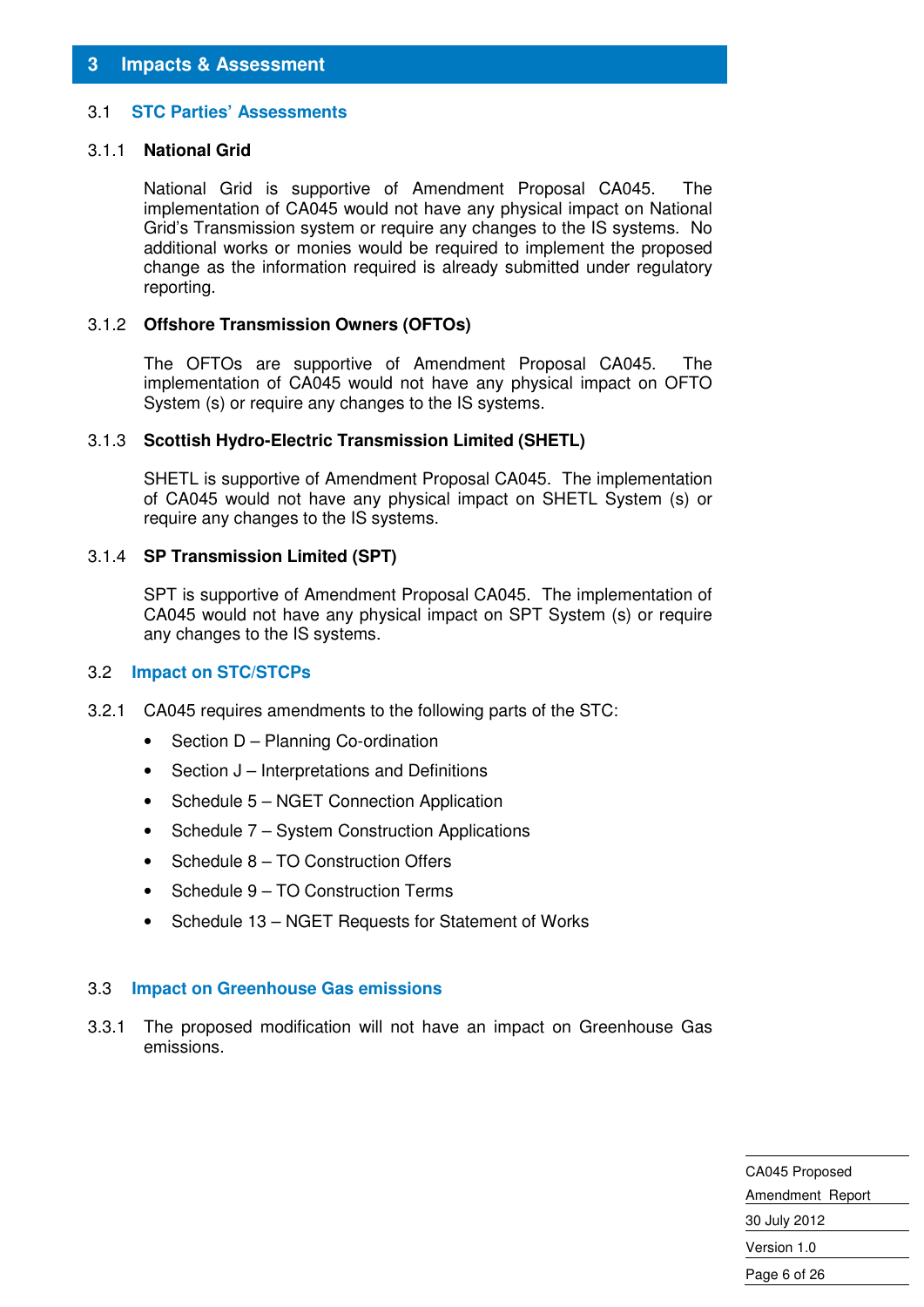#### 3.4 **Assessment against STC Objectives**

- 3.4.1 The STC Committee considers that CA045 would better facilitate the STC objective(s):
	- (a) efficient discharge of the obligations imposed upon transmission licensees by transmission licences and the Act;

Better facilitated by enabling improved planning and development of the transmission system in a more effective manner, supporting the duties under the Act and the requirements of the licence  $(C17)$ .

(c) facilitating effective competition in the generation and supply of electricity, and (so far as consistent therewith) facilitating such competition in the distribution of electricity;

Better facilitated by having open governance whereby more information on future connection to the system is provided.

#### 3.5 **Impact on core industry documents**

The proposed modification does not impact on any core industry documents

#### 3.6 **Impact on other industry documents**

The proposed modification does not impact on any other industry documents

| CA045 Proposed   |
|------------------|
| Amendment Report |
| 30 July 2012     |
| Version 1.0      |
| Page 7 of 26     |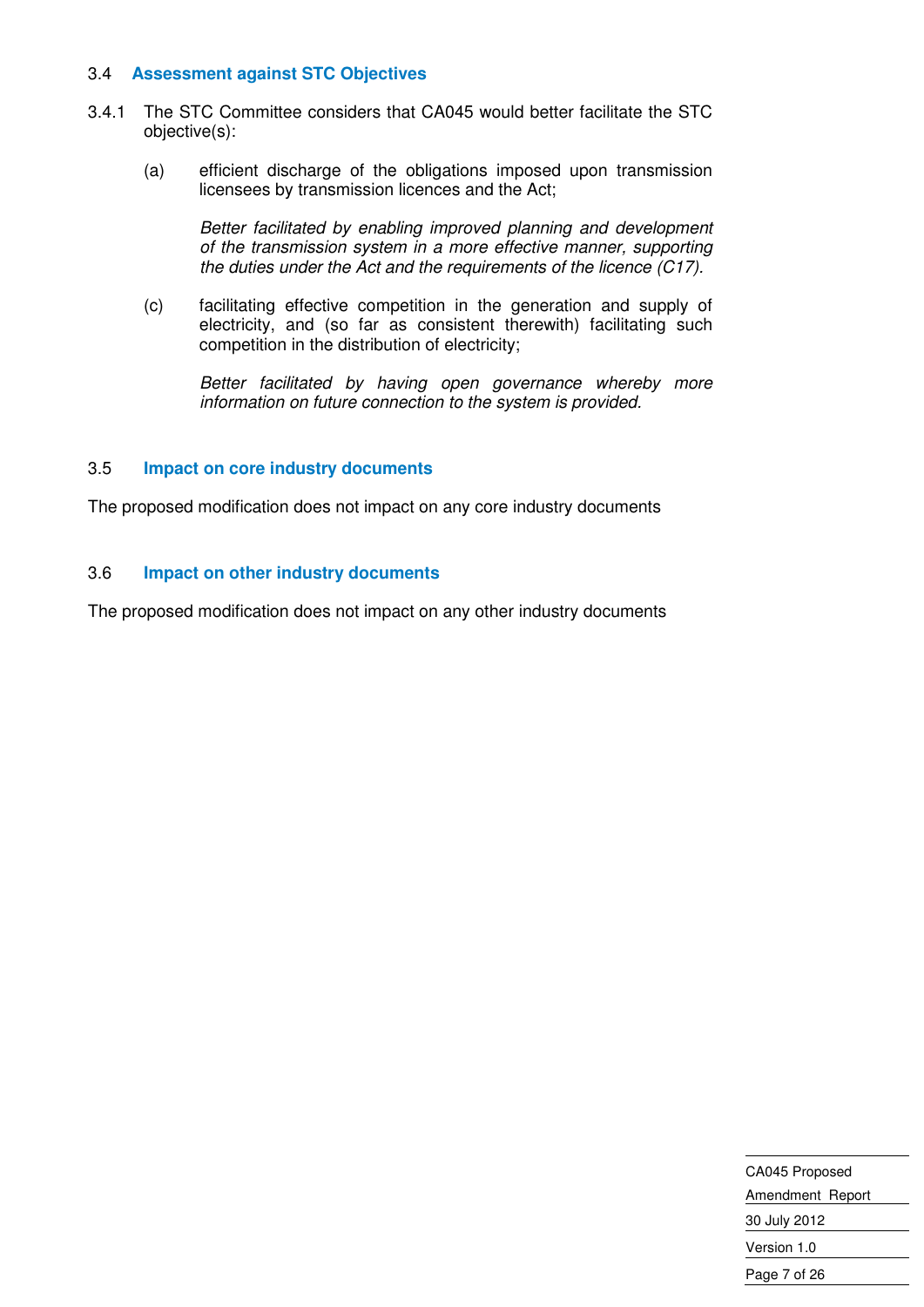#### **4 Recommendations**

- 4.1 The STC Committee recommends that this Proposed Amendment Report be circulated to invite each of the Parties to provide its Assessment, following the Committee's referral to the Assessment and Report Phase on the 29 February 2012.
- 4.2 The STC Committee provisionally recommends that STC Amendment Proposal CA045 be approved for implementation.
- 4.3 Should the Authority approve Amendment Proposal CA045, it is recommended that the STC be modified 5 business days after the Authority's decision.

| 29 February 2012  | Amendment Proposal referred to Assessment & Report      |  |
|-------------------|---------------------------------------------------------|--|
|                   | Phase by STC Committee                                  |  |
| 15 May 2012       | NGET to submit draft Initial Amendment Report to STC    |  |
|                   | Committee for Parties to provide their Assessment       |  |
| 26 July 2012      | STC Committee to confirm Assessment and provide         |  |
|                   | approval for Proposed Amendment Report to be circulated |  |
|                   | for 20 day consultation, at Committee meeting           |  |
| 30 July 2012      | NGET to issue out for 20 day consultation               |  |
| 28 August 2012    | <b>Consultation closes</b>                              |  |
| 18 September 2012 | NGET to submit Proposed Amendment Report to STC         |  |
|                   | Committee to consider representations made              |  |
| 26 September 2012 | STC Committee to approve Amendment Report for           |  |
|                   | submission to the Authority at Committee meeting        |  |
| 1 October 2012    | NGET to submit Amendment Report to the Authority        |  |
| 5 November 2012   | <b>Expected Decision Date</b>                           |  |
| 12 November 2012  | <b>Expected Implementation Date</b>                     |  |

4.4 The current timeline for progressing CA045 is as follows:

| CA045 Proposed   |  |  |
|------------------|--|--|
| Amendment Report |  |  |
| 30 July 2012     |  |  |
| Version 1.0      |  |  |
| Page 8 of 26     |  |  |
|                  |  |  |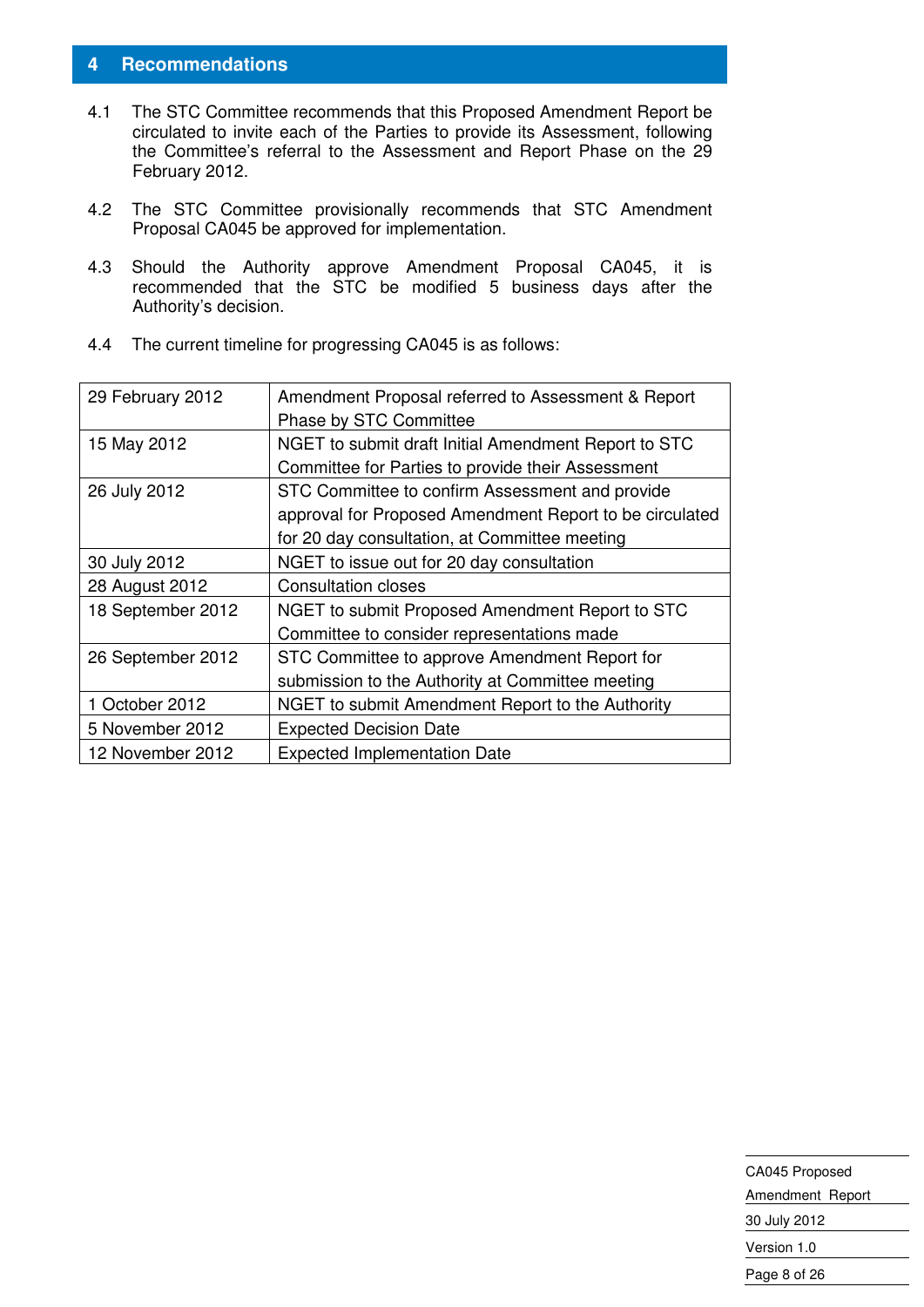#### **5 Responses**

- 5.1 Views are invited upon the proposals outlined in this report, which should be received by  $28<sup>th</sup>$  August 2012.
- 5.2 Your formal responses may be emailed to:

STCTeam@nationalgrid.com

| CA045 Proposed   |  |  |
|------------------|--|--|
| Amendment Report |  |  |
| 30 July 2012     |  |  |
| Version 1.0      |  |  |
| Page 9 of 26     |  |  |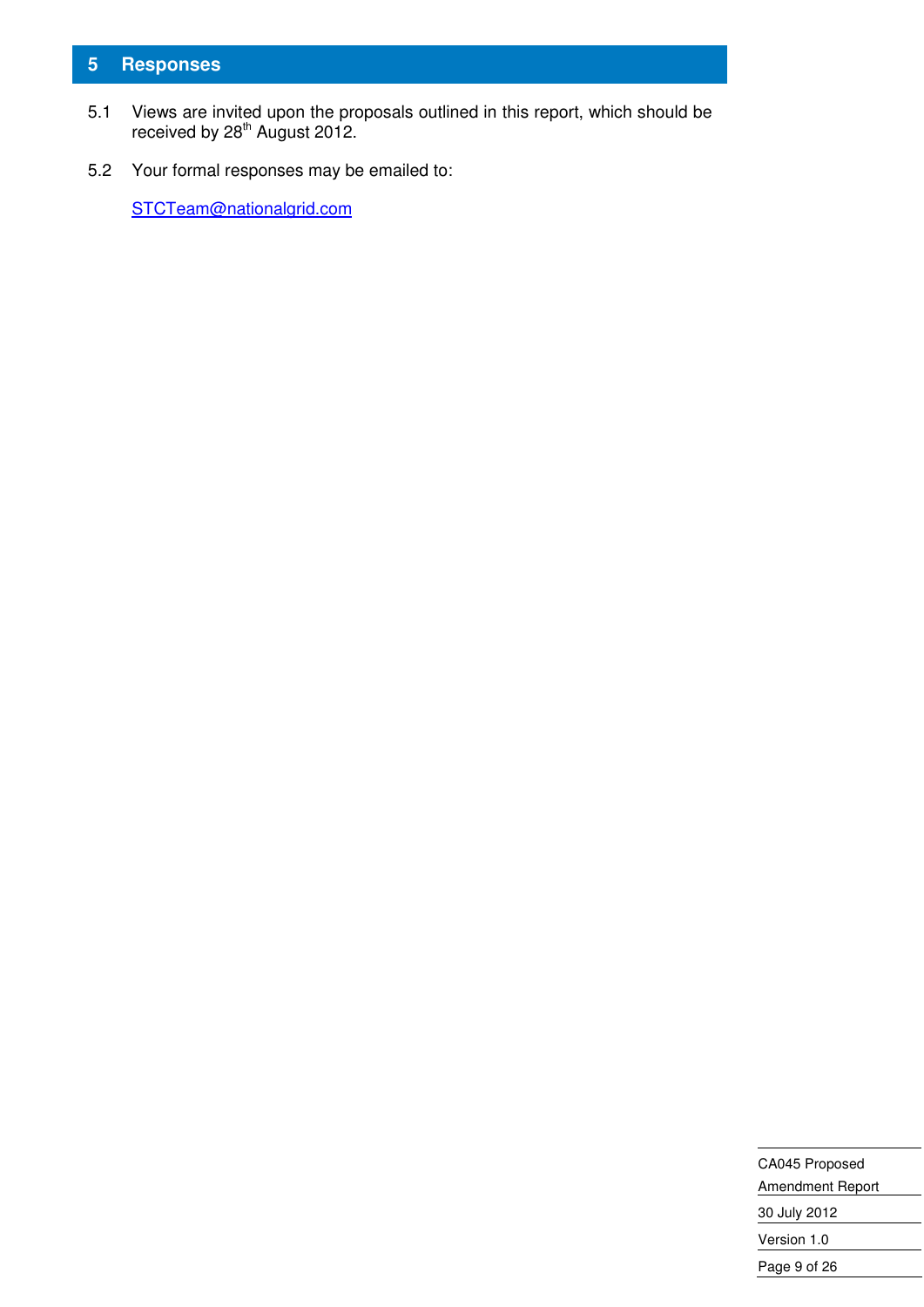#### **STC Amendment Proposal Form**

CA045

#### 1. Title of Amendment Proposal Arrangements for User Commitment 2. Description of the Proposed Amendment (mandatory field) Background: This Amendment Proposal is being raised a consequential change to CUSC Modification Proposal CMP192 - Arrangements for Enduring Generation User Commitment which seeks to add a new section to the CUSC to replace the existing methodology used to determine a generator's financial liabilities in relation to the provision of new or additional capacity. CMP192 Background: As adding or removing generation from the system has an equal and opposite effect on the need for network capacity, both pre- and post-commissioning power stations affect decisions on new transmission investment. Whilst the cancellation of a precommissioning power station could affect local and wider investment decisions, the closure of a post-commissioning power station will only affect new wider investment decisions. Therefore, CMP192 proposes that the Generator User Commitment liabilities are calculated using two terms; 1), a Cancellation Amount for pre-commissioning power stations that takes account of transmission investment for local and wider works: and 2) a Closure Amount for post-commissioning power stations that takes account of the investment for wider works. Under CMP192 there are eight main aspects that the enduring solution must take into account in determining the nature and level of Cancellation and Closure liabilities and the reasonable level of securities required against these liabilities: 1. Protecting the end consumer from undue risk 2. Minimum notice period required to alter TO investment before significant costs are incurred 3. Profile of TO investment costs 4. Likelihood of power stations either cancelling or closing 5. Total Value at Risk (VAR) Level of transmission capacity sharing between power stations 6. 7. Proportion of TO investment not at risk due to Connect & Manage regime 8. Level of transmission asset reuse The consequence of a power station cancelling or closing is that Transmission Owner (TO) investment could be spent unnecessarily. The current and interim arrangements for User Commitment assume that a user's liability is proportional to the cost of this unnecessary investment (or a generic proxy for the cost). Timescales: CMP192 was raised in February 2011 and the final CUSC Modification Report is due to be sent to the Authority on 22 November 2011. It is expected that Ofgem will carry out an impact assessment. The anticipated implementation date is April 2012, with a subsequent transition period and an anticipated 'go-live' date of April 2013. Impact on STC; Changing the User Commitment regime will result in the need to share more information with the TOs, this includes the requirement for the TOs to provide capital expenditure data to NGET every year, for the current year plus a three year forecast. There will also be a requirement for the TOs to provide project information on a 6 monthly basis

CA045 Proposed Amendment Report 30 July 2012 Version 1.0 Page 10 of 26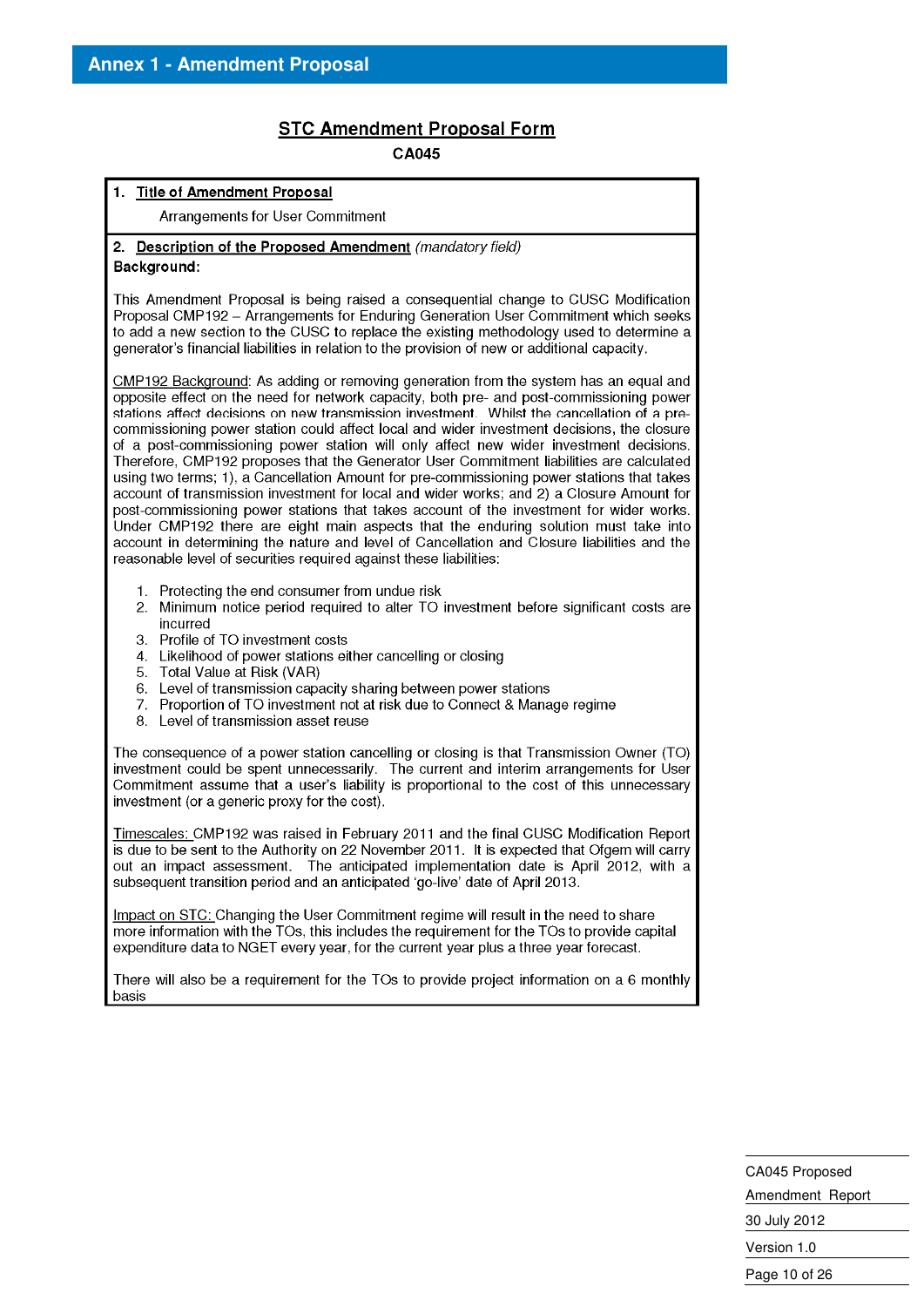| 3.         | Description of Issue or Defect that Proposed Amendment seeks to Address<br>(mandatory field)                           |                                                                                    |  |
|------------|------------------------------------------------------------------------------------------------------------------------|------------------------------------------------------------------------------------|--|
|            | Requirements to provide new data exchange obligations as a result of CMP192 are<br>not currently specified in the STC. |                                                                                    |  |
|            |                                                                                                                        |                                                                                    |  |
| 4.         |                                                                                                                        | Impact on the STC (information should be given where possible)                     |  |
|            |                                                                                                                        | Changes may be required to:                                                        |  |
|            |                                                                                                                        | Section D - Planning Co-ordination                                                 |  |
|            | ٠                                                                                                                      | Section E - Payments and Billing                                                   |  |
|            | ٠                                                                                                                      | Section J - Interpretations and Definitions                                        |  |
|            | ٠                                                                                                                      | Schedule 3 Information and Data Exchange Specifications                            |  |
|            |                                                                                                                        | Schedule 8 - TO Construction Offers                                                |  |
|            |                                                                                                                        | Schedule 9 - TO Construction Terms                                                 |  |
|            | ٠                                                                                                                      | Schedule 10 - Charges                                                              |  |
|            | ٠                                                                                                                      | STCP 13.1 - Invoicing and Payment                                                  |  |
|            | ٠                                                                                                                      | STCP 14.1 - Data Exchange for Charge Setting                                       |  |
|            |                                                                                                                        | STCP 18.1 - Connection and Modification Application                                |  |
| 5.         |                                                                                                                        | Impact on other frameworks e.g. BSC, CUSC, Grid Code (information should be        |  |
|            |                                                                                                                        | given where possible)                                                              |  |
| None       |                                                                                                                        |                                                                                    |  |
| 6.<br>None |                                                                                                                        | Impact on Core Industry Documentation (information should be given where possible) |  |
|            |                                                                                                                        |                                                                                    |  |
| 7.         | Impact on Computer Systems and Processes used by STC Parties (information<br>should be given where possible)           |                                                                                    |  |
|            |                                                                                                                        | 8. Details of any Related Modifications to Other Industry Codes (where known)      |  |
|            | CMP192 - Arrangements for Enduring Generation User Commitment                                                          |                                                                                    |  |

CA045 Proposed Amendment Report 30 July 2012 Version 1.0 Page 11 of 26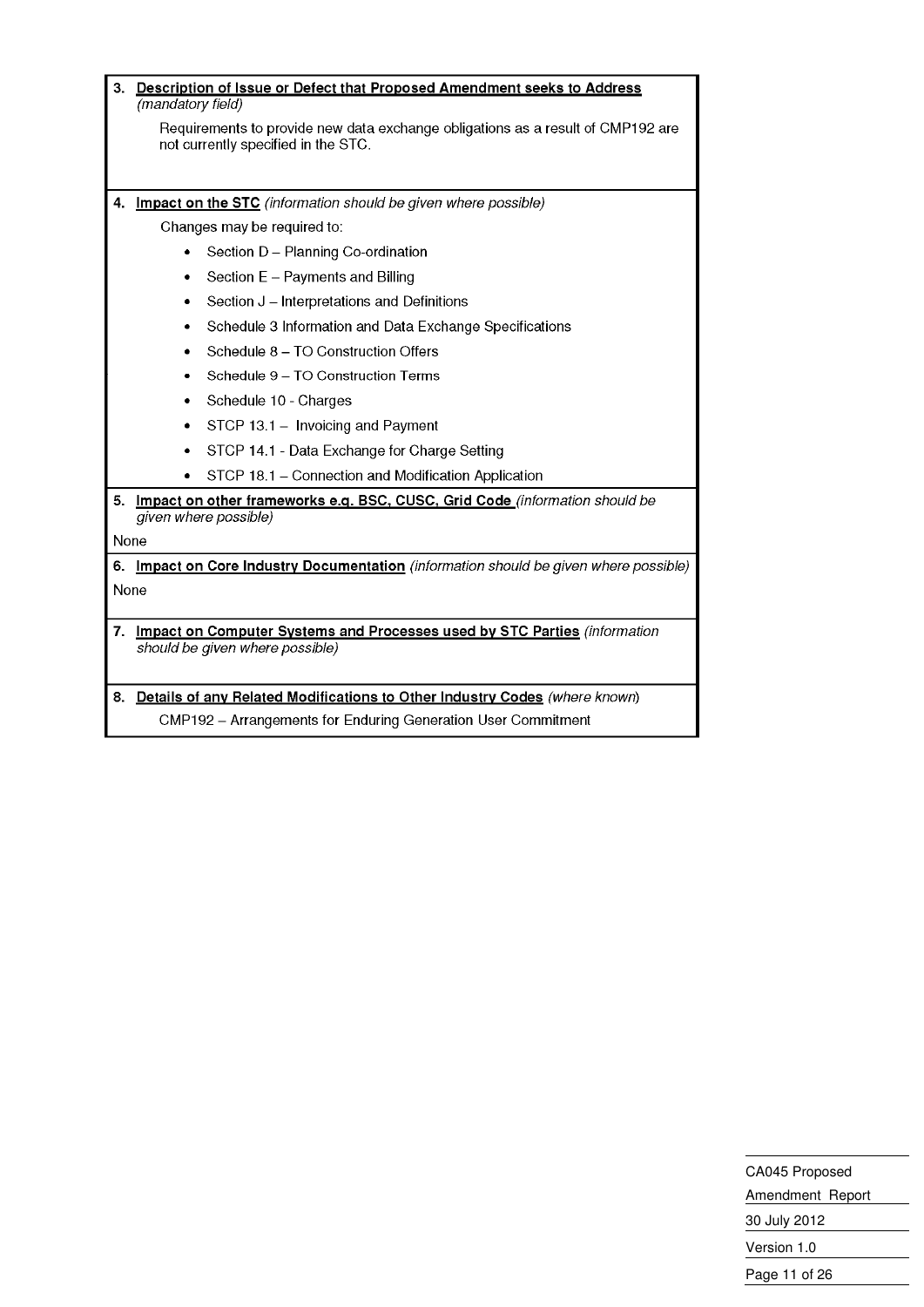#### Justification for Proposed Amendment with Reference to Applicable STC 9. Objectives (mandatory field)

Amending the STC as described above will mean that the following objectives are better facilitated:

**STC Objectives** 

(a) efficient discharge of the obligations imposed upon transmission licensees by transmission licences and the Act;

Better facilitate by enabling better planning and development of the transmission system in a more effective manner, supporting the duties under the Act and the requirements of the licence (C17).

(c) facilitating effective competition in the generation and supply of electricity, and (so far as consistent therewith) facilitating such competition in the distribution of electricity;

Better facilitate by having open governance whereby more information on future connection to the system is provided.

| <b>Details of Proposer</b><br>Organisation's Name                                                               | National Grid Electricity Transmission plc                                                           |
|-----------------------------------------------------------------------------------------------------------------|------------------------------------------------------------------------------------------------------|
| Capacity in which the<br>Amendment is being proposed                                                            |                                                                                                      |
| (i.e. STC Party or other Party as<br>designated by the Authority pursuant to<br>STC section B7.2.2.1 (b))       | <b>STC Party</b>                                                                                     |
| <b>Details of Proposer's Representative</b><br>Name<br>Organisation<br>Telephone Number<br><b>Email Address</b> | Emma Clark<br>National Grid Electricity Transmission plc<br>01926 655223<br>Emma.clark@uk.ngrid.com  |
| Details of Representative's Alternate<br>Name<br>Organisation<br>Telephone Number<br>Email Address              | Tom Derrv<br>National Grid Electricity Transmission plc<br>01926 654208<br>Thomas.derry@uk.ngrid.com |
| Attachments (Yes/No):                                                                                           |                                                                                                      |

#### Notes:

- Those wishing to propose an Amendment to the STC should do so by filling in this "Amendment  $\mathbf{1}$ Proposal Form" that is based on the provisions contained in Section 7.2 of the STC.
- 2. The Committee Secretary will check that the form has been completed, in accordance with the requirements of the STC, prior to submitting it to the Committee. If the Committee Secretary accepts the Amendment Proposal form as complete, then she/he will write back to the Proposer informing them of the reference number for the Amendment Proposal and the date on which the Committee will consider the Proposal. If, in the opinion of the Committee Secretary, the form fails to provide the information required in the STC, then he/she may reject the Proposal. The Committee

CA045 Proposed Amendment Report 30 July 2012 Version 1.0 Page 12 of 26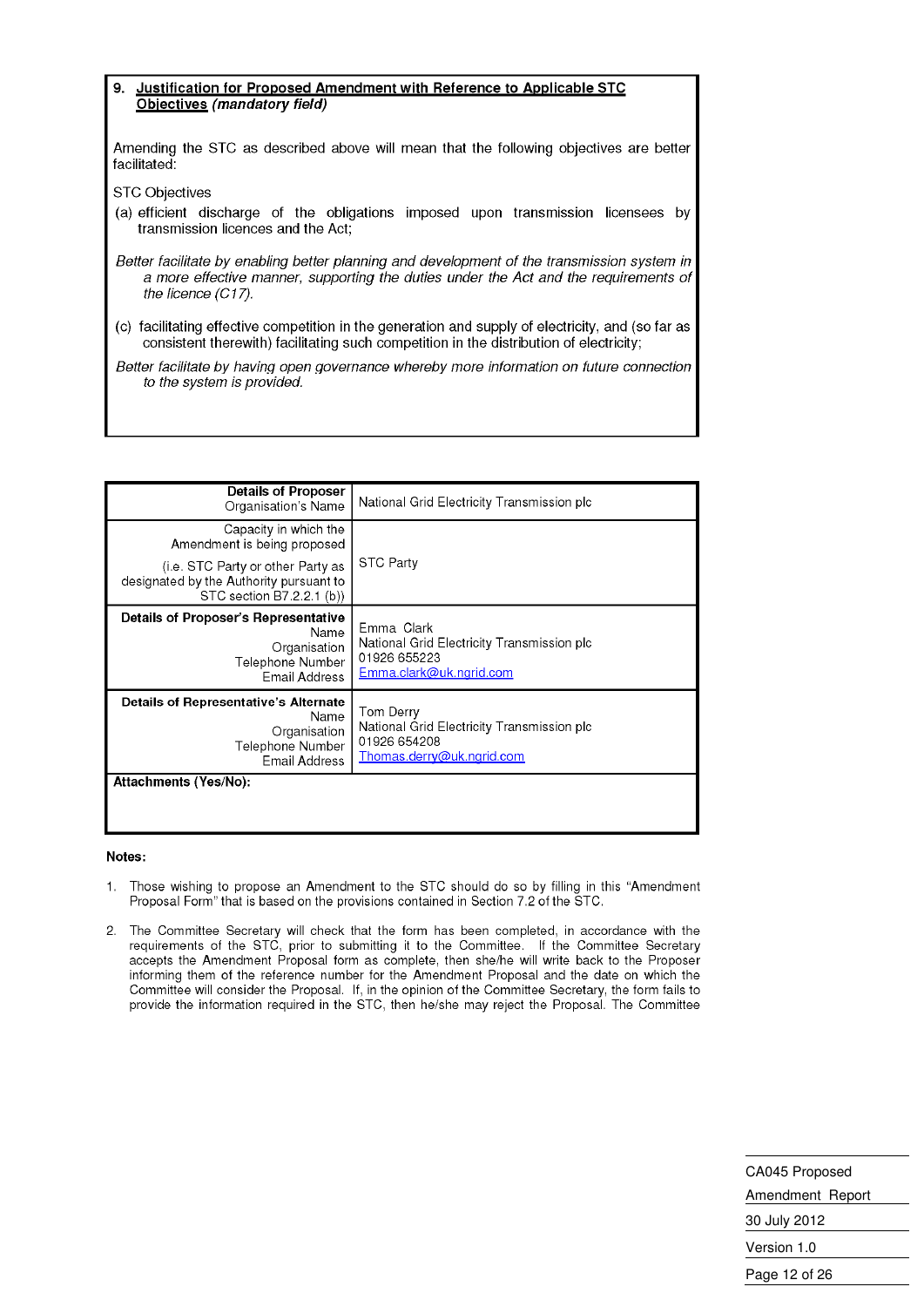Secretary will inform the Proposer of the rejection and report the matter to the Committee at their next meeting. The Committee can reverse the Committee Secretary's decision and if this happens<br>the Committee Secretary will inform the Proposer.

The completed form should be returned to:

Lucy Hudson<br>STC Committee Secretary<br>Regulatory Frameworks<br>National Grid National Grid House Warwick Technology Park **Gallows Hill** Warwick, CV34 6DA

Or via e-mail to: Lucy.Hudson@uk.ngrid.com

CA045 Proposed Amendment Report 30 July 2012 Version 1.0 Page 13 of 26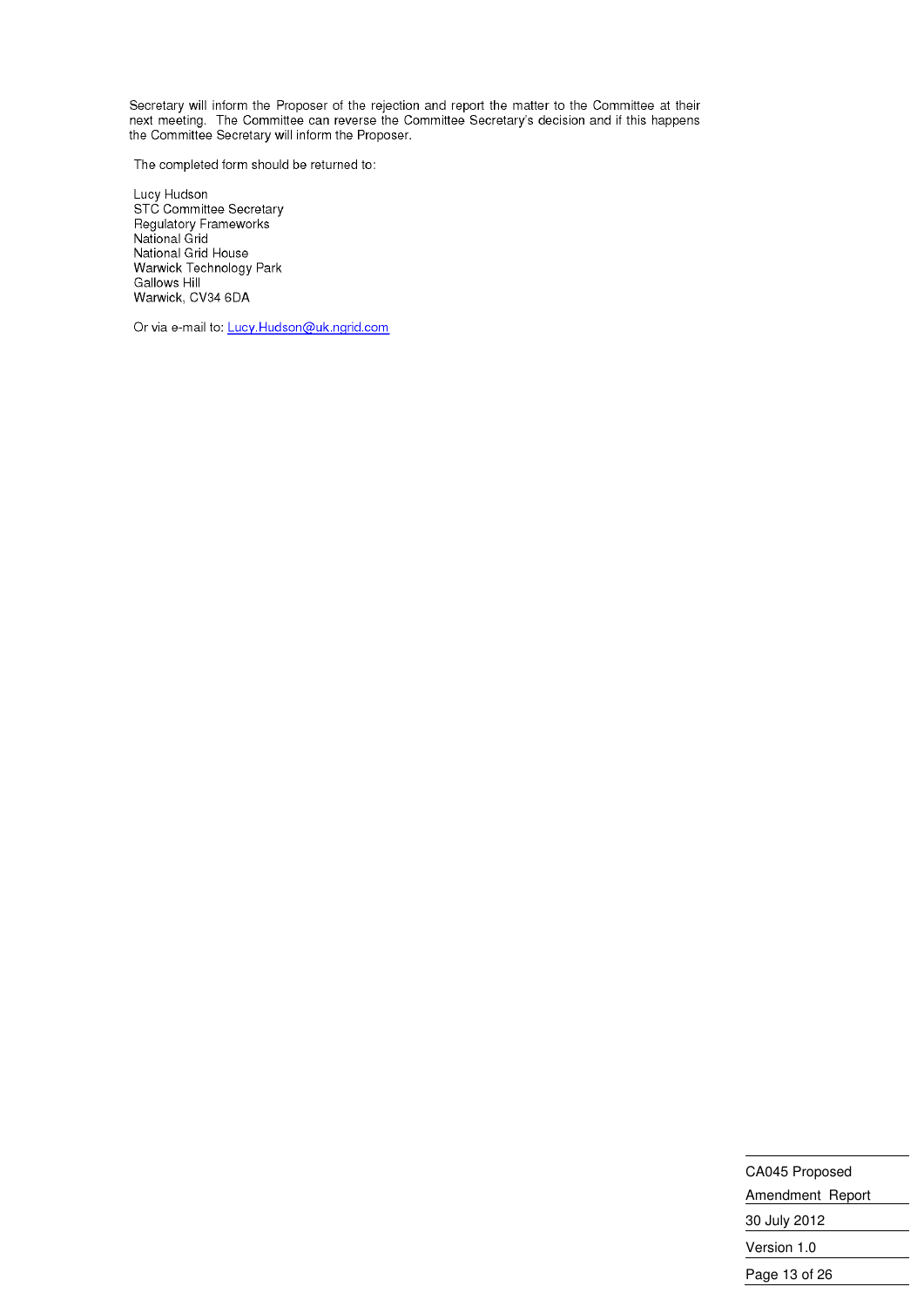For ease of reference, the text in blue is the proposed additional text for CA045 and the text to be deleted as part of CA045 is crossed out.

#### **Changes to Section D: Planning and Coordination.**

#### **1. INTRODUCTION**

- 1.1 This Section D, Part One deals with the planning and development of Transmission Owners' Transmission Systems and relevant parts of the National Electricity Transmission System on a co-ordinated basis, and sets out:
	- 1.1.1 the process for Transmission Owners to develop and implement Transmission Investment Plans in respect of their Transmission Systems and NGET to develop and implement NGET Investment Plans;
	- 1.1.2 the general principles for identifying the Default Planning Boundary at Connection Sites for the purpose of planning and development;
	- 1.1.3 provision for the Parties to co-operate in relation to the preparation by NGET of the Seven Year Statement; and
	- 1.1.4 provision for the Parties to co-operate in relation to the preparation by NGET of the Offshore Development Information Statement; and
	- 1.1.5 the process for Transmission Owners providing NGET with the Wider Cancellation Charge Information to enable NGET to prepare the Annual Wider Cancellation Charge Statement.

#### **6. ANNUAL WIDER CANCELLATION CHARGE STATEMENT**

- 6.1 Each Transmission Owner shall provide NGET with the Wider Cancellation Charge Information (in the form agreed by the Transmission Owner and NGET) and in accordance with the following timescales (or such other timescales as agreed by the Transmission Owner and NGET):
	- 6.1.1 for the first Annual Wider Cancellation Charge Statement by the date agreed by the Parties as being sufficient to enable NGET to prepare and publish the first Annual Wider Cancellation Charge Statement in accordance with the CMP 192 Transition Process Plan; and
	- 6.1.2 for subsequent Annual Wider Cancellation Charge Statements by no later than 1 of October in the Financial Year preceding the Financial Year to which the Annual Wider Cancellation Charge Statement relates.

CA045 Proposed Amendment Report 30 July 2012 Version 1.0 Page 14 of 26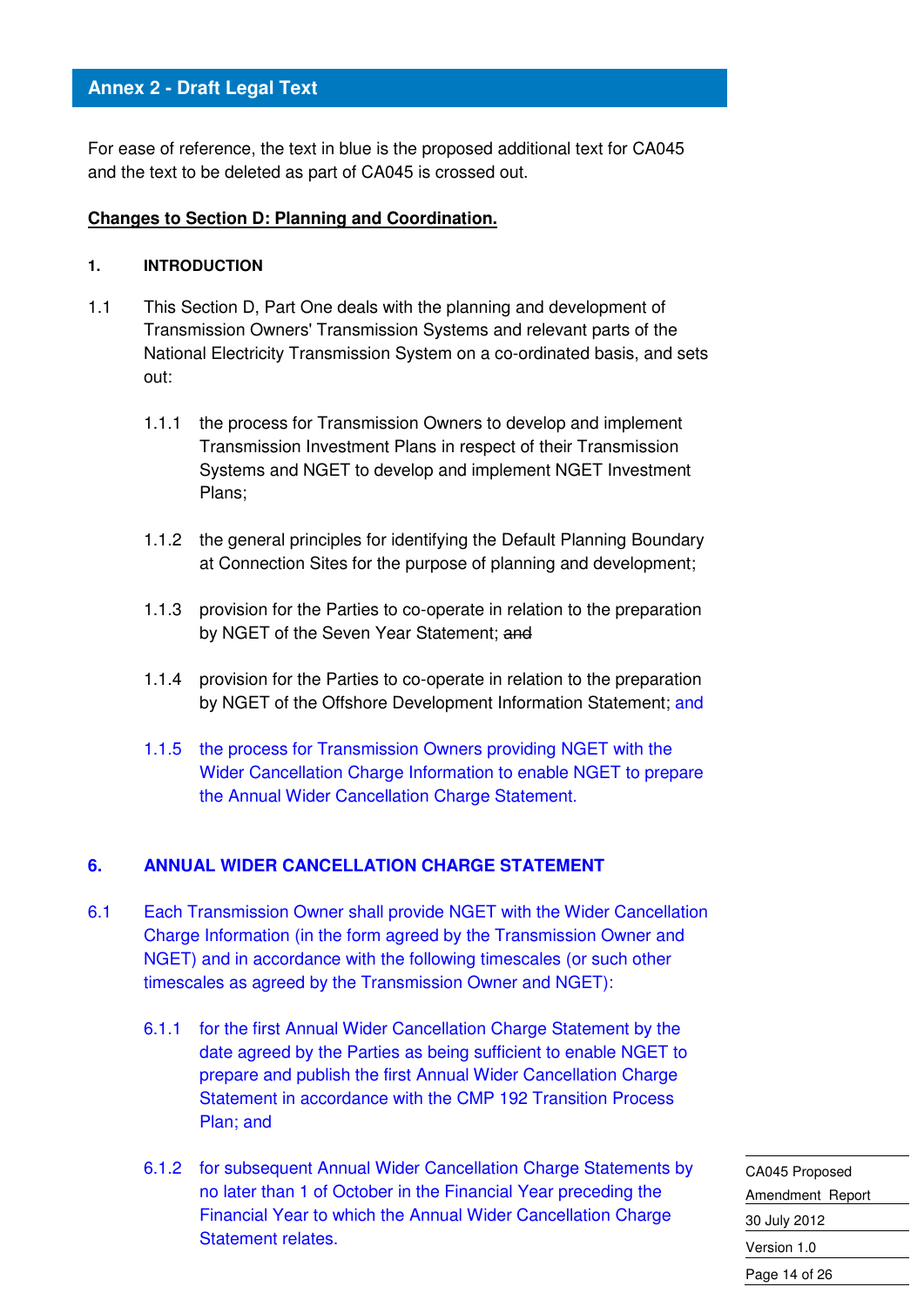#### **PART TWO: CONSTRUCTION**

#### **1. INTRODUCTION**

- 1.1 This Section D, Part Two, deals with arrangements between NGET and Transmission Owners in relation to Construction Projects on or which otherwise materially affect such Transmission Owners' Transmission Systems and the disconnection of Users connected to Transmission Owners' Transmission Systems. This Part Two includes paragraphs relating to:
- 1.1.1 the process by which NGET and each Transmission Owner enter into a bilateral TO Construction Agreement for the construction of a New Connection or Modification or System Construction;
- 1.1.2 Communications Plant requirements at Connection Sites; and
- 1.1.3 provision for the permanent disconnection of User Equipment connected to a Transmission Owner's Transmission Systems; and
- 1.1.4 arrangements for the amendments of TO Construction Agreements and the provision by each Transmission Owner of the information regarding Attributable Works to enable the implementation by NGET of the User Commitment Methodology.

#### **PART FIVE: IMPLEMENTATION OF USER COMMITMENT METHODOLOGY**

#### **5. CMP 192 Transition Process Plan**

NGET shall consult with and shall agree with each Transmission Owner the activities and the programme and timescales for the said activies required to be undertaken by that Transmission Owner in order to support NGET in the implementation of the CMP 192 Transition Process Plan (the "UCM TO Implementation Plan") including:

- (i) the issue by the Tranmission Owner of a variation to a TO Construction Agreement so that the TO Construction Agreement is consistent with the requirements introduced at Schedule 8 and Schedule 9 in respect of Attributable Works; and
- (ii) the provision by the Transmisison Owner of information (consistent with that which would be provided by the TO with a TO Construction Offer in accordance with the requirements introduced at Schedule 8 and Schedule 9) in respect of the Attributable Works in such TO Construction

CA045 Proposed Amendment Report 30 July 2012 Version 1.0 Page 15 of 26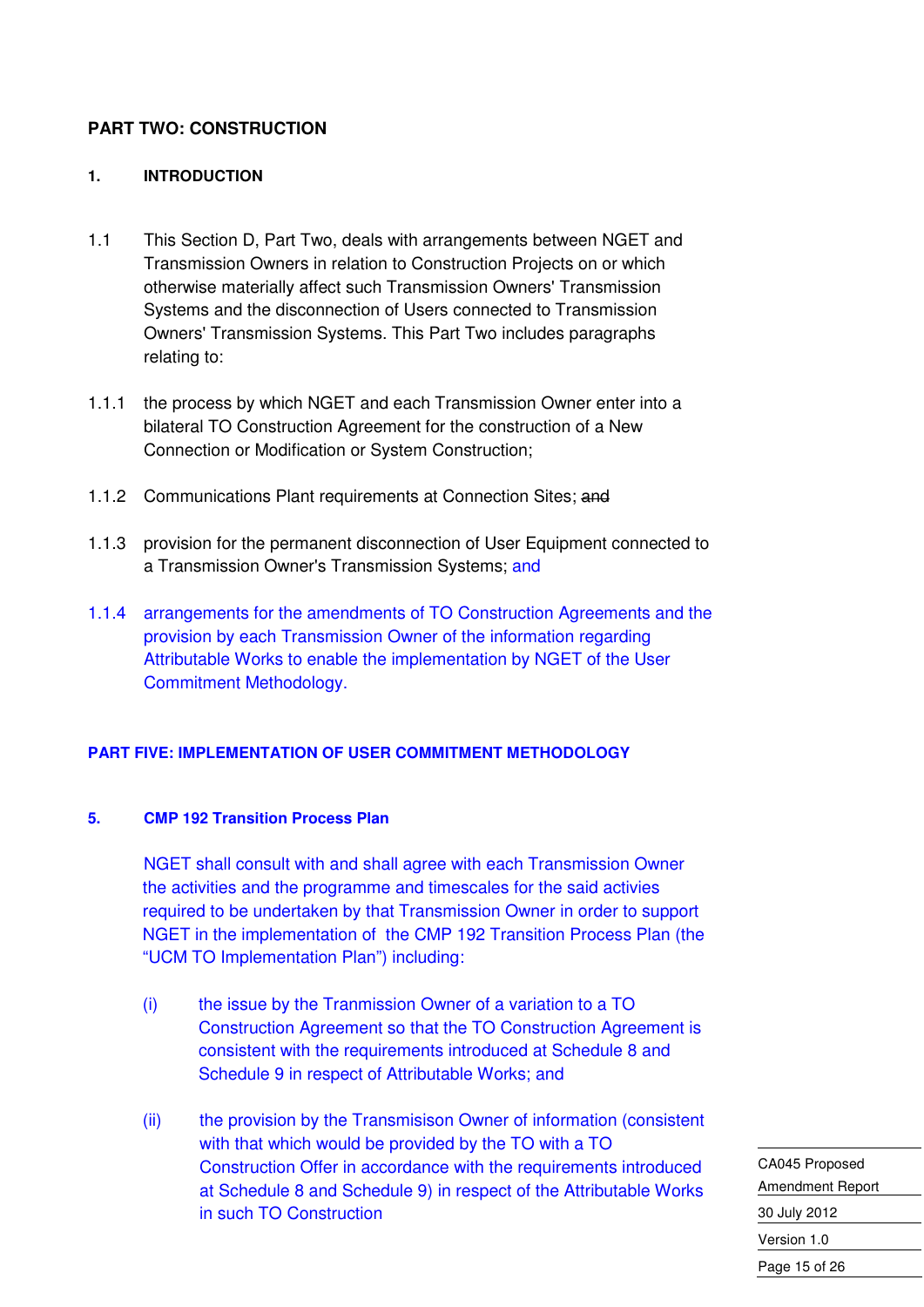and that Transmission Owner shall carry out all such activities as are specified in the UCM TO Implementation Plan in accordance with the timescales as set out in the UCM TO Implementation Plan unless otherwise agreed by the Transmission Owner and NGET.

#### **Changes to Section J: Interpretation and Definitions**

| "Annual Wider<br><b>Cancellation Charge</b><br><b>Statement</b> " | the statement published by NGET each Financial Year in<br>accordance with the User Commitment Methodology;                                                                                                                                                                                                                                                                                                                                                                                                                                                                                                                                                       |
|-------------------------------------------------------------------|------------------------------------------------------------------------------------------------------------------------------------------------------------------------------------------------------------------------------------------------------------------------------------------------------------------------------------------------------------------------------------------------------------------------------------------------------------------------------------------------------------------------------------------------------------------------------------------------------------------------------------------------------------------|
| "Attributable Works"                                              | those components of the Transmission Construction<br>Works which are required (a) to connect a Power Station<br>which is to be connected at a Connection Site to the<br>nearest suitable MITS Node; or (b) in respect of an<br>Embedded Power Station from the relevant Grid Supply<br>Point to the nearest suitable MITS Node (and in any case<br>above where the Construction Works include a<br>Transmission substation that once constructed will<br>become the MITS Node, the Attributable Works will<br>include such Transmission substation) and which in<br>relation to a particular User are as specified in the<br>relevant TO Construction Agreement; |
| "Attributable Works<br><b>Capital Cost"</b>                       | means the fees, expenses and costs of whatever nature<br>reasonably and properly incurred or due in respect of<br>each component within the Attributable Works;                                                                                                                                                                                                                                                                                                                                                                                                                                                                                                  |
| "CMP 192 Transition<br><b>Process Plan"</b>                       | means as defined in CUSC Section 10, Paragraph<br>10.1.7(g);                                                                                                                                                                                                                                                                                                                                                                                                                                                                                                                                                                                                     |
| "Distributed Generation"                                          | as defined in the CUSC;                                                                                                                                                                                                                                                                                                                                                                                                                                                                                                                                                                                                                                          |
| "Embedded Power<br><b>Station</b> "                               | a Power Station of an Embedded User;                                                                                                                                                                                                                                                                                                                                                                                                                                                                                                                                                                                                                             |
| "Grid Supply Point"                                               | as defined in the CUSC;                                                                                                                                                                                                                                                                                                                                                                                                                                                                                                                                                                                                                                          |
| "Key Consents"                                                    | those Consents a User (or in the case of Distributed<br>Generation, the developer) requires in respect of its<br>Power Station project which are identified as key for the<br>purposes of Part Three of the User Commitment<br>Methodology and in relation to a particular User (or in the<br>case of Distributed Generation, the developer) as set out<br>in the relevant TO Construction Agreement;                                                                                                                                                                                                                                                            |
| "MITS Node""                                                      | C/<br>means in the context of ascertaining the Attributable<br>Ar<br>Works, a node with (i) more than four Transmission<br>30<br>circuits at a Grid Supply Point or (ii) two or more<br>Ve                                                                                                                                                                                                                                                                                                                                                                                                                                                                       |

A045 Proposed mendment Report July 2012 ersion 1.0 Page 16 of 26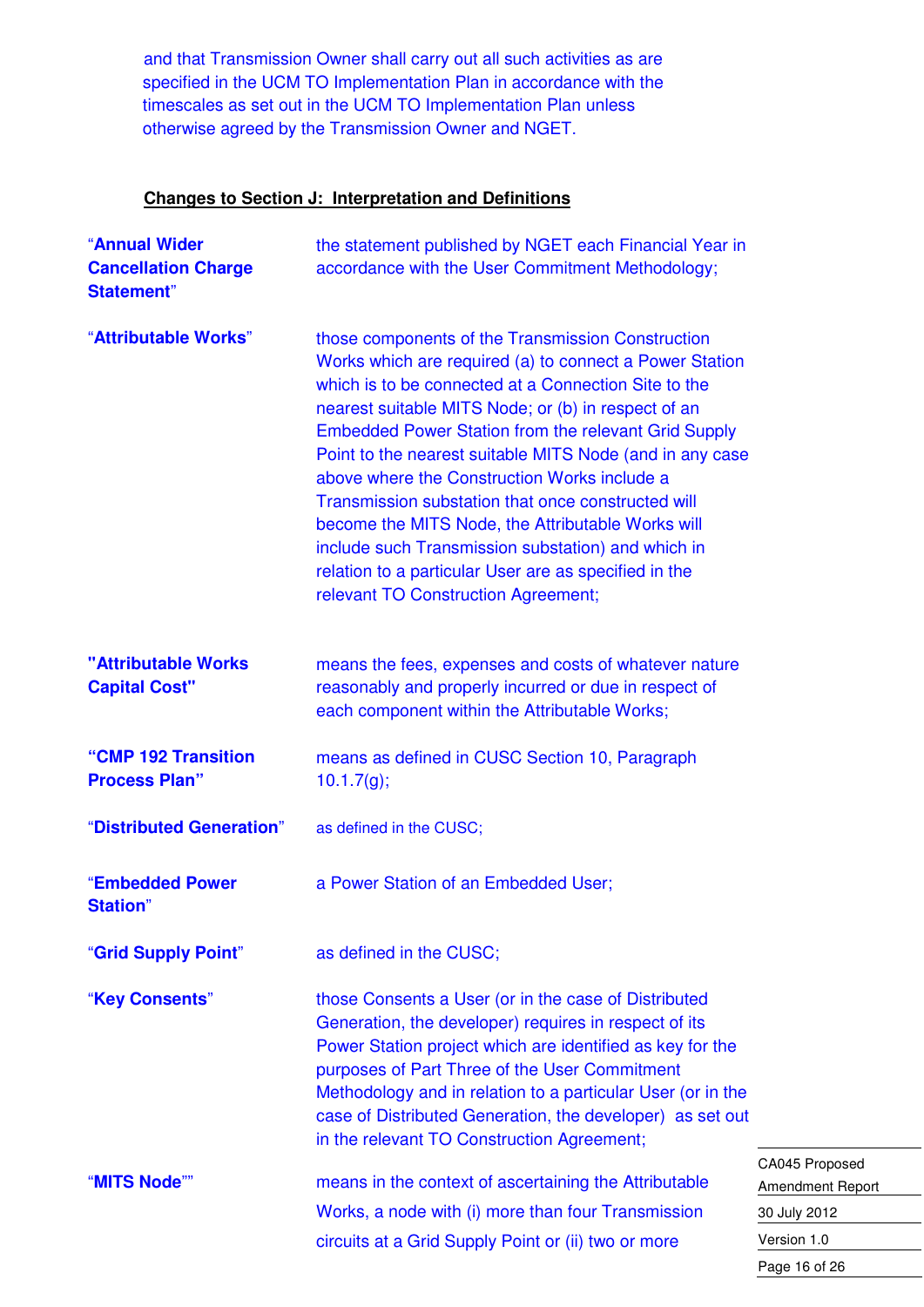|                                                   | Transmission circuits at a Grid Supply Point;                                                                                                                                                                                       |
|---------------------------------------------------|-------------------------------------------------------------------------------------------------------------------------------------------------------------------------------------------------------------------------------------|
| "User Commitment<br><b>Methodology"</b>           | the methodology and principles as set out in CUSC<br>Section 15;                                                                                                                                                                    |
| "Wider Cancellation<br><b>Charge Information"</b> | means the information required by NGET from each<br>Transmission Owner to enable NGET to prepare the<br><b>Annual Wider Cancellation Charge Statement being:</b>                                                                    |
|                                                   | (a) a Transmission Owners load related capex and<br>non load related capex for the following Financial<br>Year excluding the cost of any Attributable Works;<br>and                                                                 |
|                                                   | (b) a forecast of a Transmission Owners load related<br>capex and non load related capex excluding the<br>cost of any Attributable Works for the three<br>Financial Years following the Financial Year<br>referred to in (a) above. |

#### **Changes to Schedule 5: NGET Connection Application**

#### **Section 1 – Requirements for a NGET Connection Application submitted by NGET to a Transmission Owner pursuant to Section D, Part Two, subparagraph 2.2.1**

1.1.22 If the Enabling Works are to be greater in scope than the MITS Connection Works, details (to the extent available to NGET) of the concerns, reasons or technical requirements that this is seeking to address.

#### "**User Commitment Methodology**

1.1.23 Confirmation that the Attributable Works provisions are/are not required."

**Section 2 – Requirements for a NGET Connection Application submitted by NGET to a Transmission Owner pursuant to Section D, Part Two, subparagraph 2.2.2** 

2.1.7 If the Enabling Works are to be greater in scope than the MITS Connection Works, details (to the extent available to NGET) of the concerns, reasons or technical requirements that this is seeking to address.

"**User Commitment Methodology**

CA045 Proposed Amendment Report 30 July 2012 Version 1.0 Page 17 of 26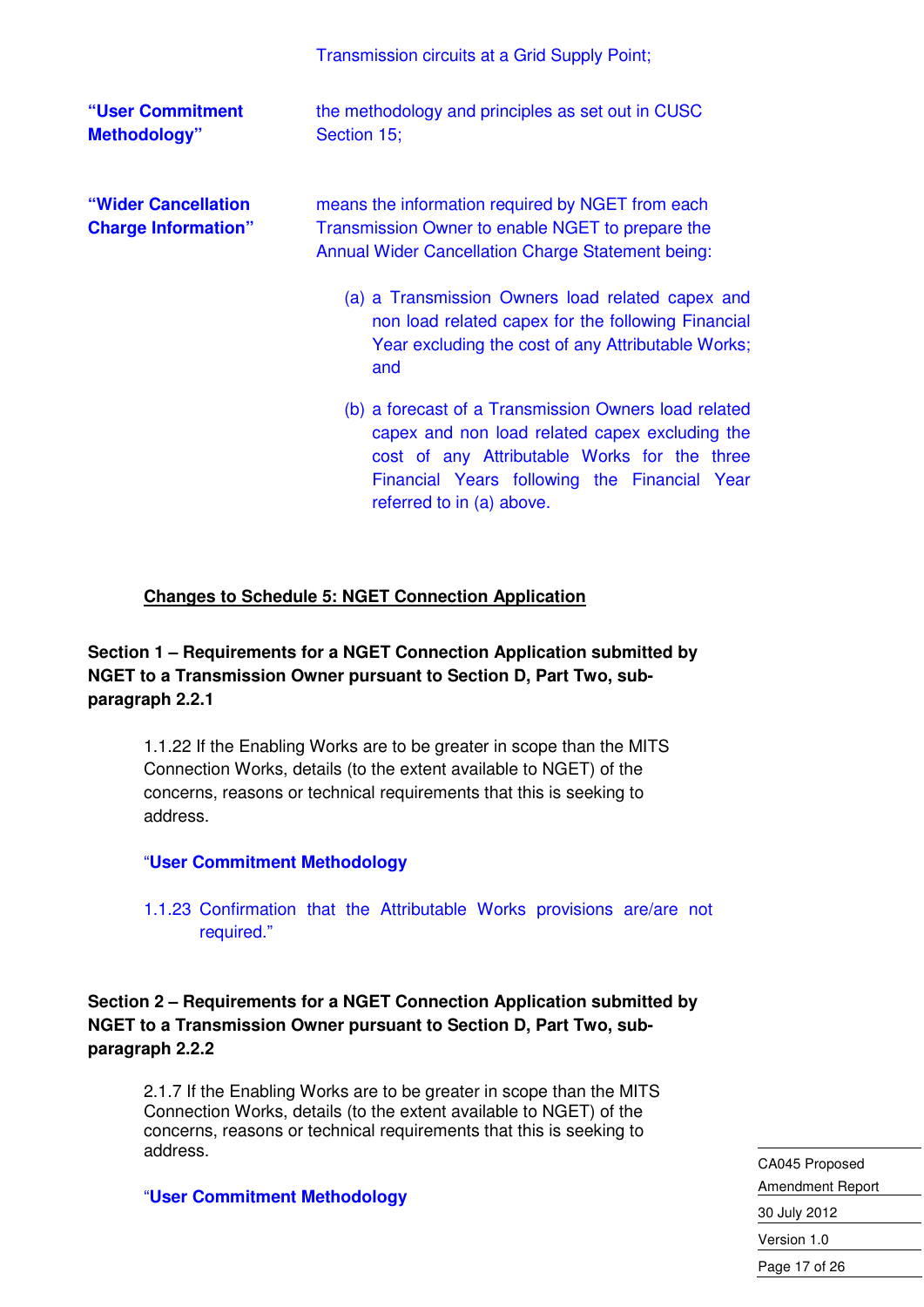2.1.8 Confirmation that the Attributable Works provisions are/are not required."

**Section 3 – Requirements for a NGET Connection Application submitted by NGET to a Transmission Owner pursuant to Section D, Part Two, subparagraph 2.2.3** 

3.1.10 If the Enabling Works are to be greater in scope than the MITS Connection Works, details (to the extent available to NGET) of the concerns, reasons or technical requirements that this is seeking to address.

#### "**User Commitment Methodology**

3.1.11 Confirmation that the Attributable Works provisions are/are not required."

#### **Section 5 – Requirements for a NGET Connection Application submitted by NGET to a Transmission Owner pursuant to Section D, Part Two, subparagraph 2.2.5**

5.1.5 If the Enabling Works are to be greater in scope than the MITS Connection Works, details (to the extent available to NGET) of the concerns, reasons or technical requirements that this is seeking to address.

#### "**User Commitment Methodology**

5.1.6 Confirmation that the Attributable Works provisions are/are not required."

#### **Changes to Schedule 7 – System Construction Applications**

#### **Section 1 – Requirements for a System Construction Application submitted by NGET to a Transmission Owner pursuant to Section D, Part Two, subparagraph 2.2.2:**

1.1.8 If the Enabling Works are to be greater in scope than the MITS Connection Works, details (to the extent available to NGET) of the concerns, reasons or technical requirements that this is seeking to address.

#### "**User Commitment Methodology**

1.1.9 Confirmation that the Attributable Works provisions are/are not required."

**Section 2 – Requirements for a System Construction Application submitted by NGET to a Transmission Owner pursuant to Section D, Part Two, subparagraph 2.2.5:** 

CA045 Proposed Amendment Report 30 July 2012 Version 1.0 Page 18 of 26

"**User Commitment Methodology**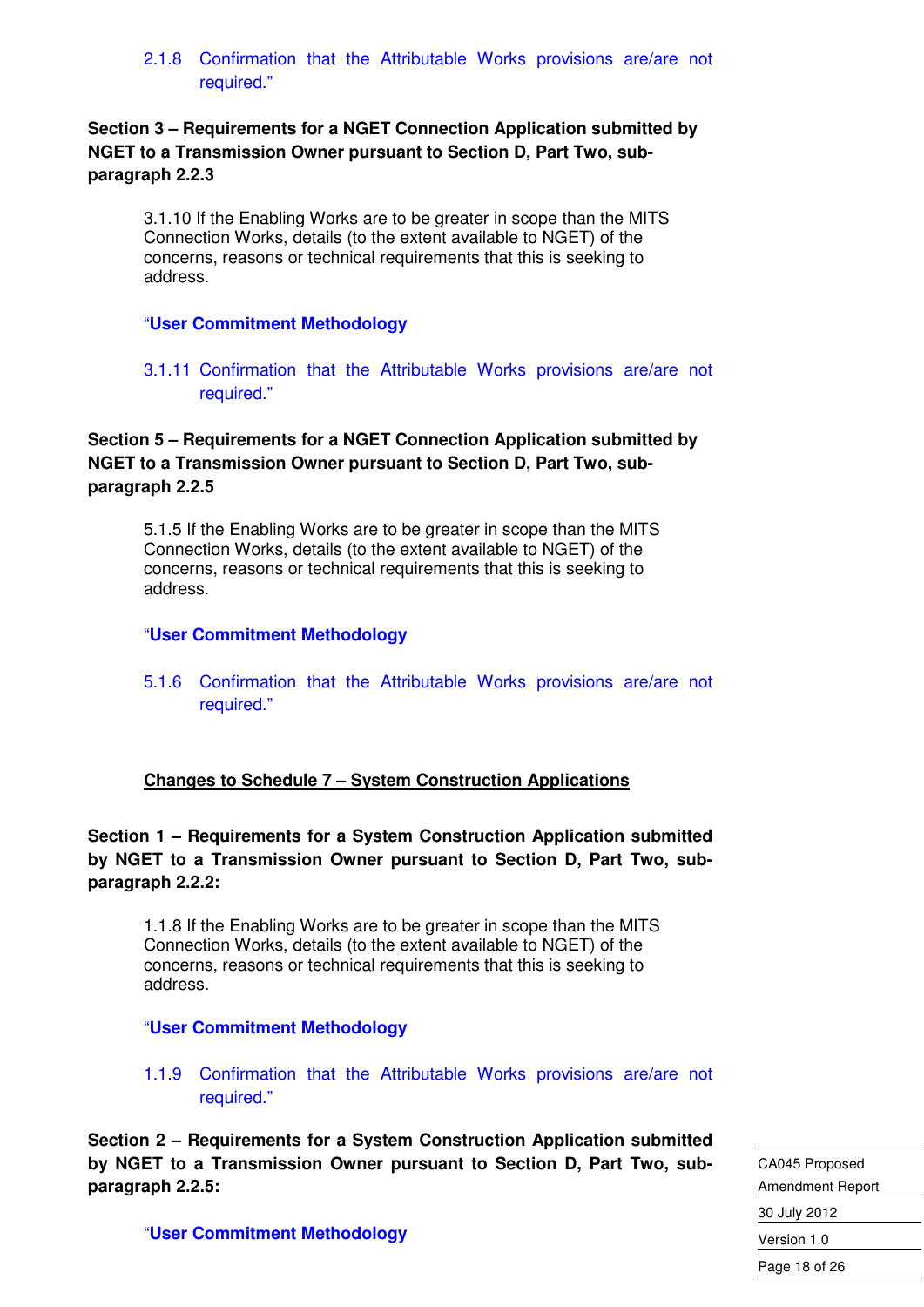2.1.5 Confirmation that the Attributable Works provisions are/are not required."

#### **Changes to Schedule 8 – TO Construction Offer**

1.3.5 if a Connect and Manage Derogation is required, the TO Construction Offer shall also include as part of it the Connect and Manage Derogation Report which will justify the need for and scope of any Connect and Manage Derogation by reference to the Connect and Manage Derogation Criteria.

#### 1.4 **User Commitment Methodology**

 Where NGET has notified the Transmission Owner that the Attributable Works provisions apply the following is also required:

- 1.4.1 an Appendix setting out any Attributable Works;
- 1.4.2 an Appendix setting out the Key Consents; and
- 1.4.3 an indicative profile of the estimated spend in respect of such Attributable Works.
- 1.45 A TO Construction Offer shall remain open for acceptance by NGET according to the terms of Section D, Part Two, paragraph 5 of the Code.

#### **Changes to Schedule 9 – TO Construction Terms**

#### **A. PRO FORMA TERMS FOR TO CONSTRUCTION AGREEMENT BETWEEN NGET AND A TRANSMISSION OWNER UNDERTAKING WORKS WHICH INCLUDE WORKS AT A RELEVANT CONNECTION SITE.**

#### 11. **VARATIONS**

11.1 Subject to paragraphs 11.2 and 11.3 below, no variation to this TO Construction Agreement shall be effective unless made in writing and signed by or on behalf of both the Transmission Owner and NGET.

11.2 The Transmission Owner and NGET shall effect any amendment required to be made to this TO Construction Agreement by the Authority as a result of a change in the Code or a Licence or an order or direction made pursuant to the Act or a Licence. NGET hereby authorises and instructs the Transmission Owner to make any such amendments on its behalf and undertakes not to withdraw, qualify or revoke such authority or instruction at any time.

11.3 The Transmission Owner has the right to vary any Appendices to this TO Construction Agreement in accordance with paragraphs 2.4 or 2.13.

CA045 Proposed Amendment Report 30 July 2012 Version 1.0 Page 19 of 26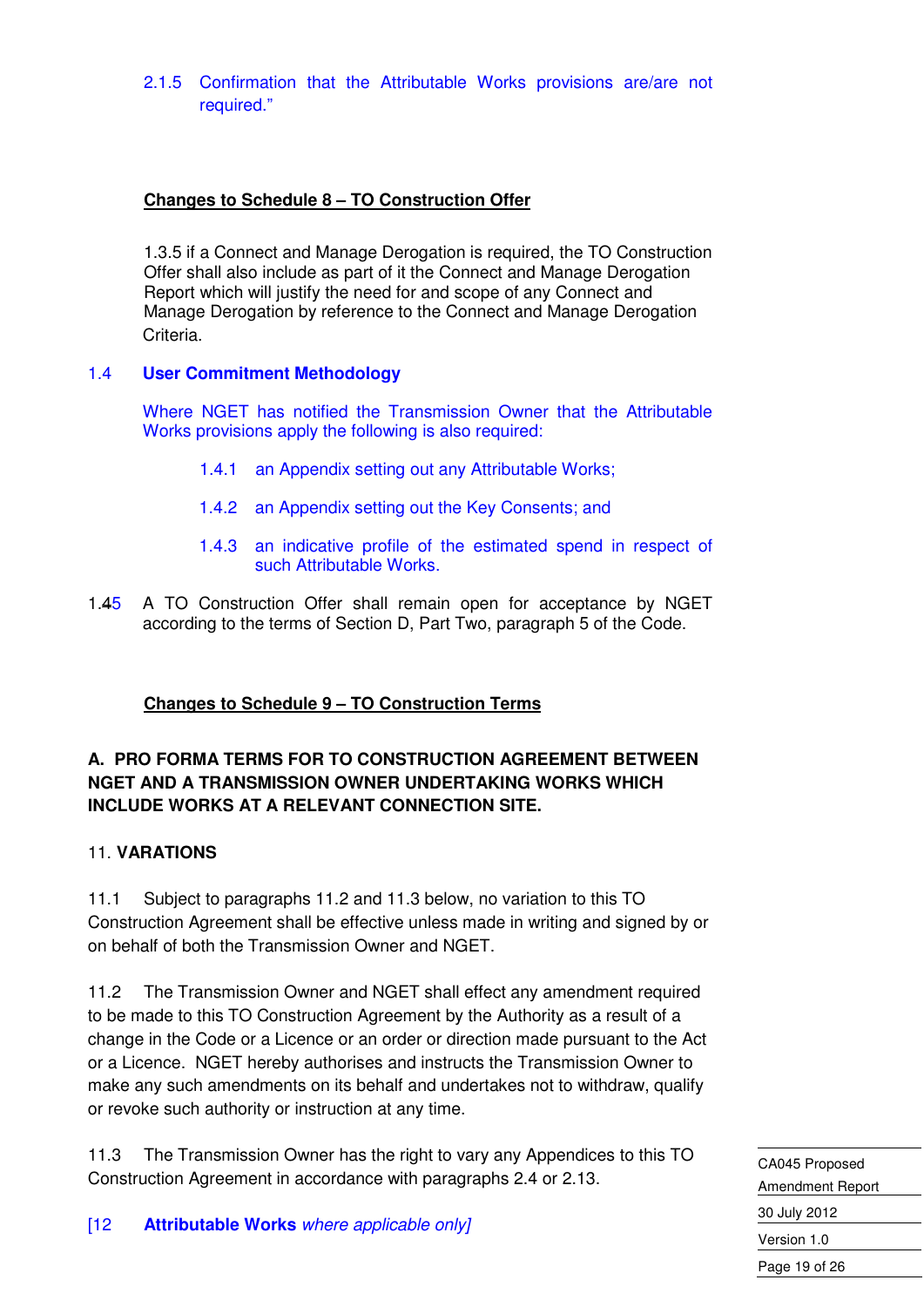12.1 The Transmission Owner shall provide to NGET (in a form agreed between the Transmission Owner and NGET) the following information at the following times (or such other times as agreed between the Transmission Owner and NGET):-

(a) by reference to each component of the Attributable Works, forthwith on the Effective Date and then not less than 82 (eighty-two) days (or if such day is not a Business Day the next following Business Day) prior to each 31st March and 30th September thereafter (until this TO Construction Agreement shall be terminated or shall expire in accordance with paragraph 8 or until NGET notifies the Transmission Owner that it is no longer required):

- (i) an estimate of the Attributable Works Capital Cost;
- (ii) an estimate of capability in MW;
- (iii) an assessment of the actual or potential for reuse and any strategic benefits provided as a percentage of the estimate provided at (i);
- (iv) where the connection is other than at the nearest MITS substation the straight-line distance between the connection and the nearest MITS substation; and
- (b) by reference to each component of the Attributable Works, forthwith and on and with effect from the Effective Date, in respect of the period from the Effective Date until the next following 31st March or 30th September (whichever shall first occur) an estimate of the Attributable Works Capital Cost; and
- (c) by reference to each component of the Attributable Works, not less than 82 (eighty-two) days (or if such day is not a Business Day the next following Business Day) prior to each 31st March and 30th September thereafter in respect of the period of six calendar months commencing on the immediately following 1st April or 1st October (as the case may be) (until this TO Construction Agreement shall be terminated or shall expire in accordance with paragraph 8 or until NGET notifies the Transmission Owner that it is no longer required), an estimate of the Attributable Works Capital **Cost**
- 12.2 On termination of this TO Construction Agreement and where requested by NGET to do so the Transmission Owner shall together with the statements and information provided to NGET by the Transmission Owner pursuant to paragraphs 7.1 to 7.5 in respect of the TO Final Sums, provide statements and information in a form agreed between the Transmission Owner and NGET in respect of the amount within the TO Final Sums which represents the actual Attributable Works Capital Cost of each component within the Attributable Works and also a justification of and supporting information in respect of the Transmission Owners assessment of the actual or potential

CA045 Proposed Amendment Report 30 July 2012 Version 1.0 Page 20 of 26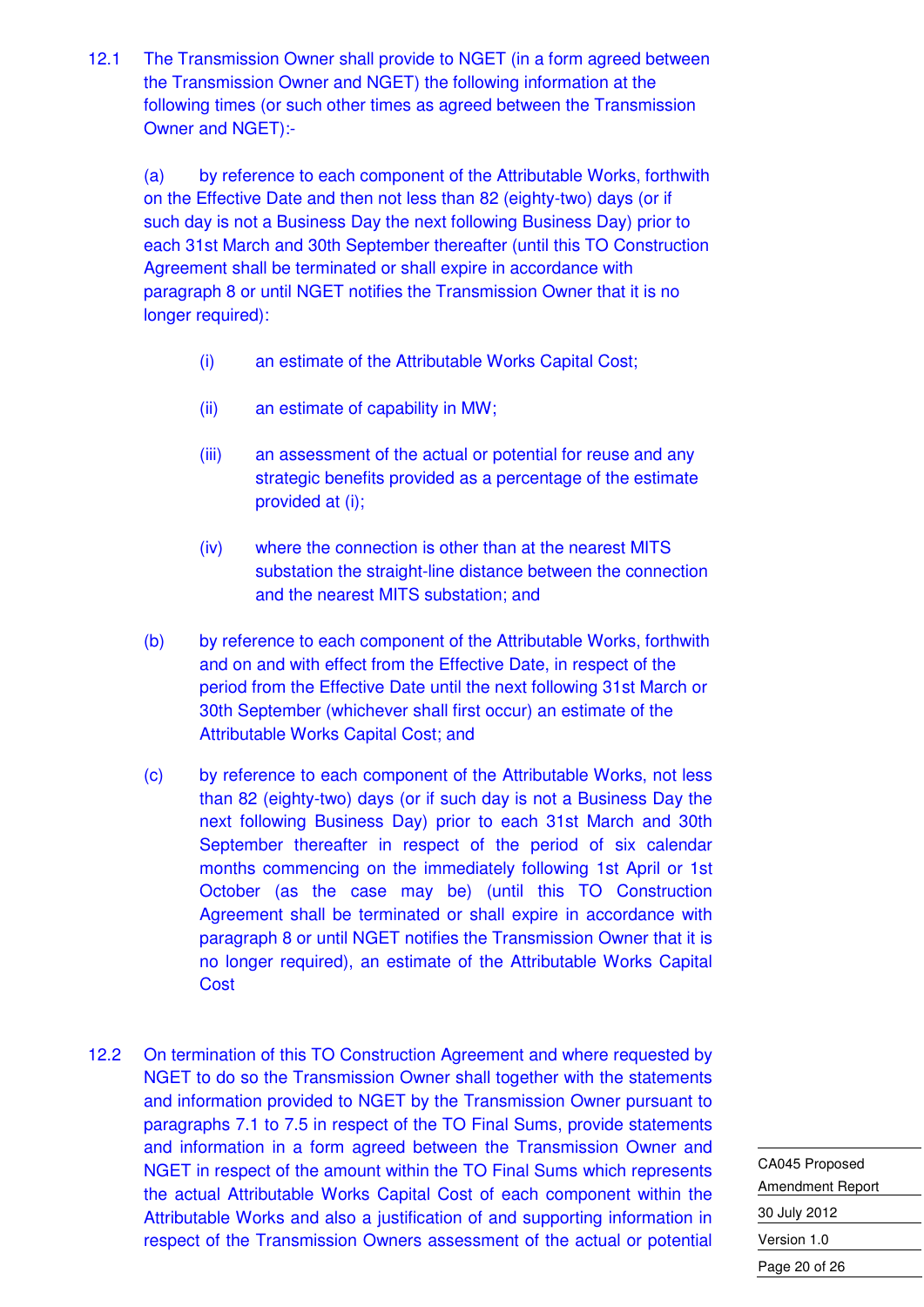for reuse and any strategic benefits of the Attributable Works and any of the resulting assets

12.3 The Transmission Owner shall provide NGET with all advice and assistance and information reasonably requested by NGET in relation to any discussions or correspondence with a User in connection with the Attributable Works Capital Cost and assessment of the actual or potential for reuse and any strategic benefits of the Attributable Works and any of the resulting assets including the calculation and/or estimation of the same.]

#### **B. PRO FORMA TERMS FOR TO CONSTRUCTION AGREEMENT BETWEEN NGET AND A TRANSMISSION OWNER ONLY UNDERTAKING WORKS WHICH ARE NOT AT A RELEVANT CONNECTION SITE.**

#### 10. **VARATIONS**

10.1 Subject to paragraphs 10.2 and 10.3 below, no variation to this TO Construction Agreement shall be effective unless made in writing and signed by or on behalf of both the Transmission Owner and NGET.

10.2 The Transmission Owner and NGET shall effect any amendment required to be made to this TO Construction Agreement by the Authority as a result of a change in the Code or a Licence or an order or direction made pursuant to the Act or a Licence. NGET hereby authorises and instructs the Transmission Owner to make any such amendments on its behalf and undertakes not to withdraw, qualify or revoke such authority or instruction at any time.

10.3 The Transmission Owner has the right to vary any Appendices to this TO Construction Agreement in accordance with paragraph 2.9

> CA045 Proposed Amendment Report 30 July 2012 Version 1.0 Page 21 of 26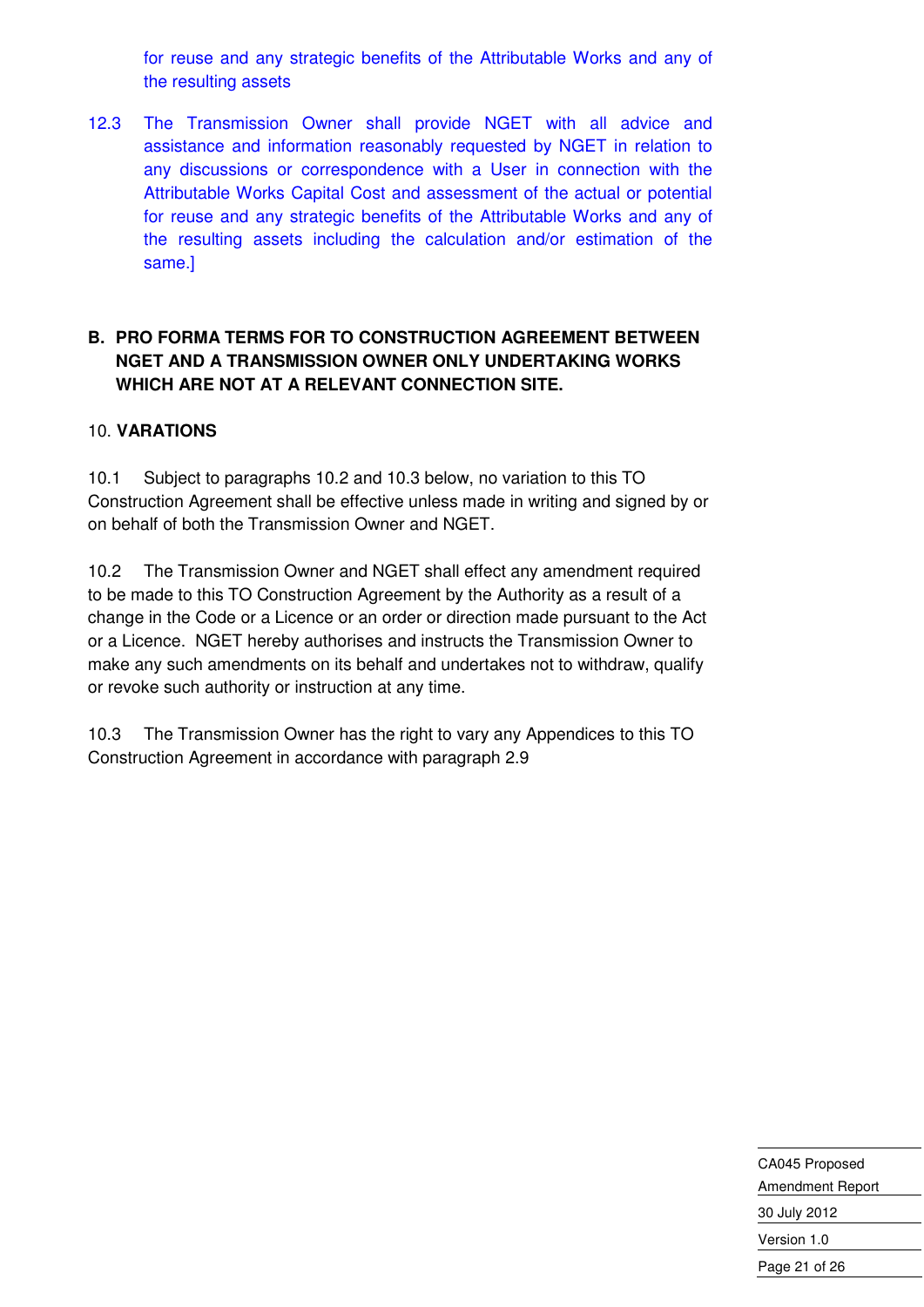#### [11 **Attributable Works** where applicable only]

- 11.1 The Transmission Owner shall provide to NGET (in a form agreed between the Transmission Owner and NGET) the following information at the following times (or such other times as agreed between the Transmission Owner and NGET):-
	- (a) by reference to each component of the Attributable Works, forthwith on the Effective Date and then not less than 82 (eighty-two) days (or if such day is not a Business Day the next following Business Day) prior to each 31st March and 30th September thereafter (until this TO Construction Agreement shall be terminated or shall expire in accordance with paragraph 7 or until NGET notifies the Transmission Owner that it is no longer required):
		- (i) an estimate of the Attributable Works Capital Cost;
		- (ii) an estimate of capability in MW;
		- (iii) an assessment of the actual or potential for reuse and any strategic benefits provided as a percentage of the estimate provided at (i);
		- (iv) where the connection is other than at the nearest MITS substation the straight-line distance between the connection and the nearest MITS substation; and
	- (b) by reference to each component of the Attributable Works, forthwith and on and with effect from the Effective Date, in respect of the period from the Effective Date until the next following 31st March or 30th September (whichever shall first occur) an estimate of the Attributable Works Capital Cost; and
	- (c) by reference to each component of the Attributable Works, not less than 82 (eighty-two) days (or if such day is not a Business Day the next following Business Day) prior to each 31st March and 30th September thereafter in respect of the period of six calendar months commencing on the immediately following 1st April or 1st October (as the case may be) (until this TO Construction Agreement shall be terminated or shall expire in accordance with paragraph 7 or until NGET notifies the Transmission Owner that it is no longer required), an estimate of the Attributable Works Capital Cost.
- 11.2 by reference to each component of the Attributable Works, not less than 82 (eighty-two) days (or if such day is not a Business Day the next following Business Day) prior to each 31st March and 30th September thereafter in respect of the period of six calendar months commencing on the immediately following 1st April or 1st October (as the case may be) (until this TO Construction Agreement shall be terminated or shall expire in accordance with paragraph 7 or until NGET notifies the Transmission Owner that it is no longer required), an estimate of the Attributable Works Capital Cost.

CA045 Proposed Amendment Report 30 July 2012 Version 1.0 Page 22 of 26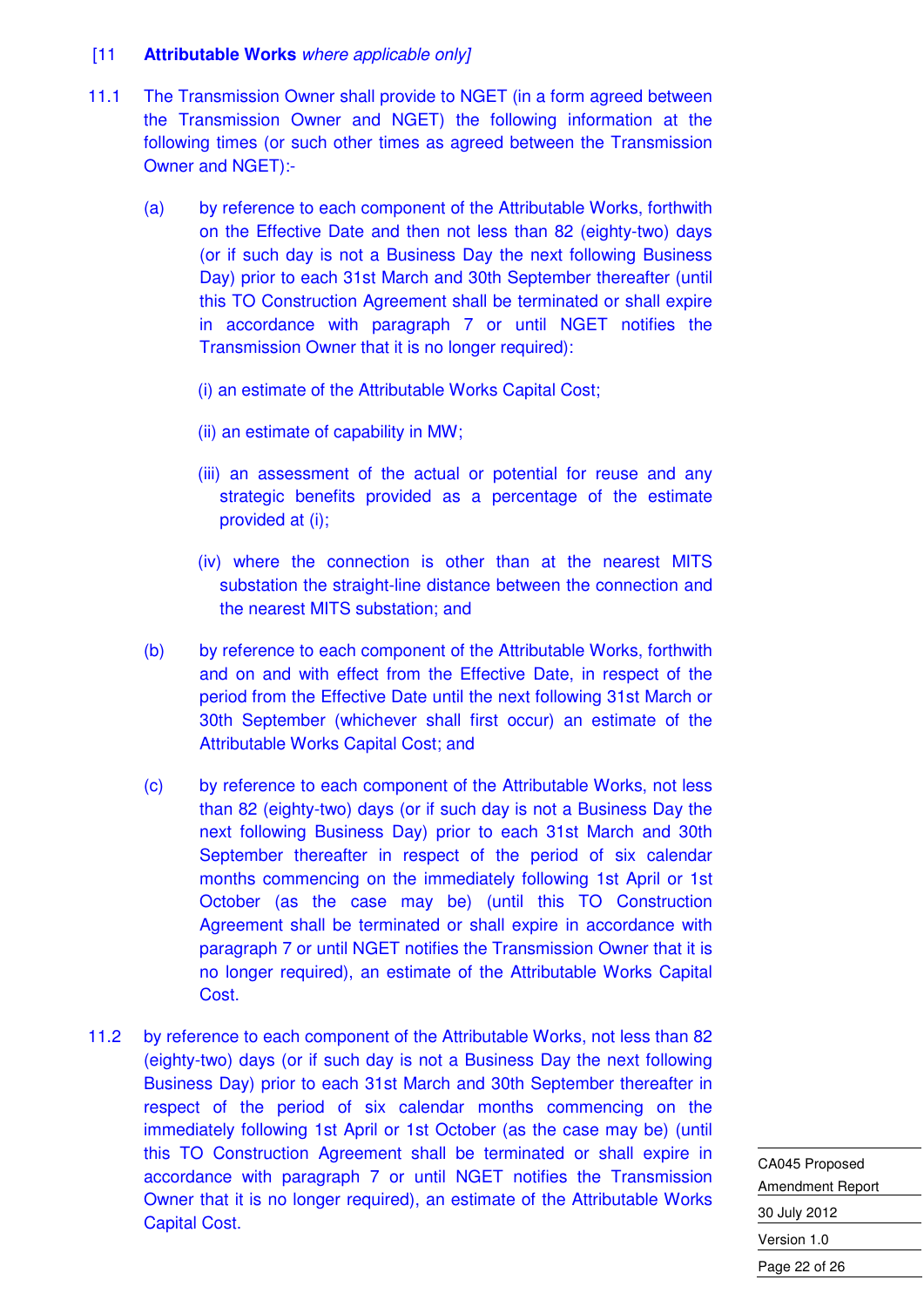11.3 The Transmission Owner shall provide NGET with all advice and assistance and information reasonably requested by NGET in relation to any discussions or correspondence with a User in connection with the Attributable Works Capital Cost and assessment of the actual or potential for reuse and any strategic benefits of the Attributable Works and any of the resulting assets including the calculation and/or estimation of the same.]

#### **C. PRO FORMA TERMS FOR TO CONSTRUCTION AGREEMENT BETWEEN NGET AND AN OFFSHORE TRANSMISSION OWNER UNDERTAKING WORKS WHICH INCLUDE WORKS AT A RELEVANT CONNECTION SITE.**

Attributable Works **in relation to the User those Transmission** Construction Works set out in Appendix X Part 1.

Key Consents **in relation to the User as specified in** Appendix X Part 2.

> CA045 Proposed Amendment Report 30 July 2012 Version 1.0 Page 23 of 26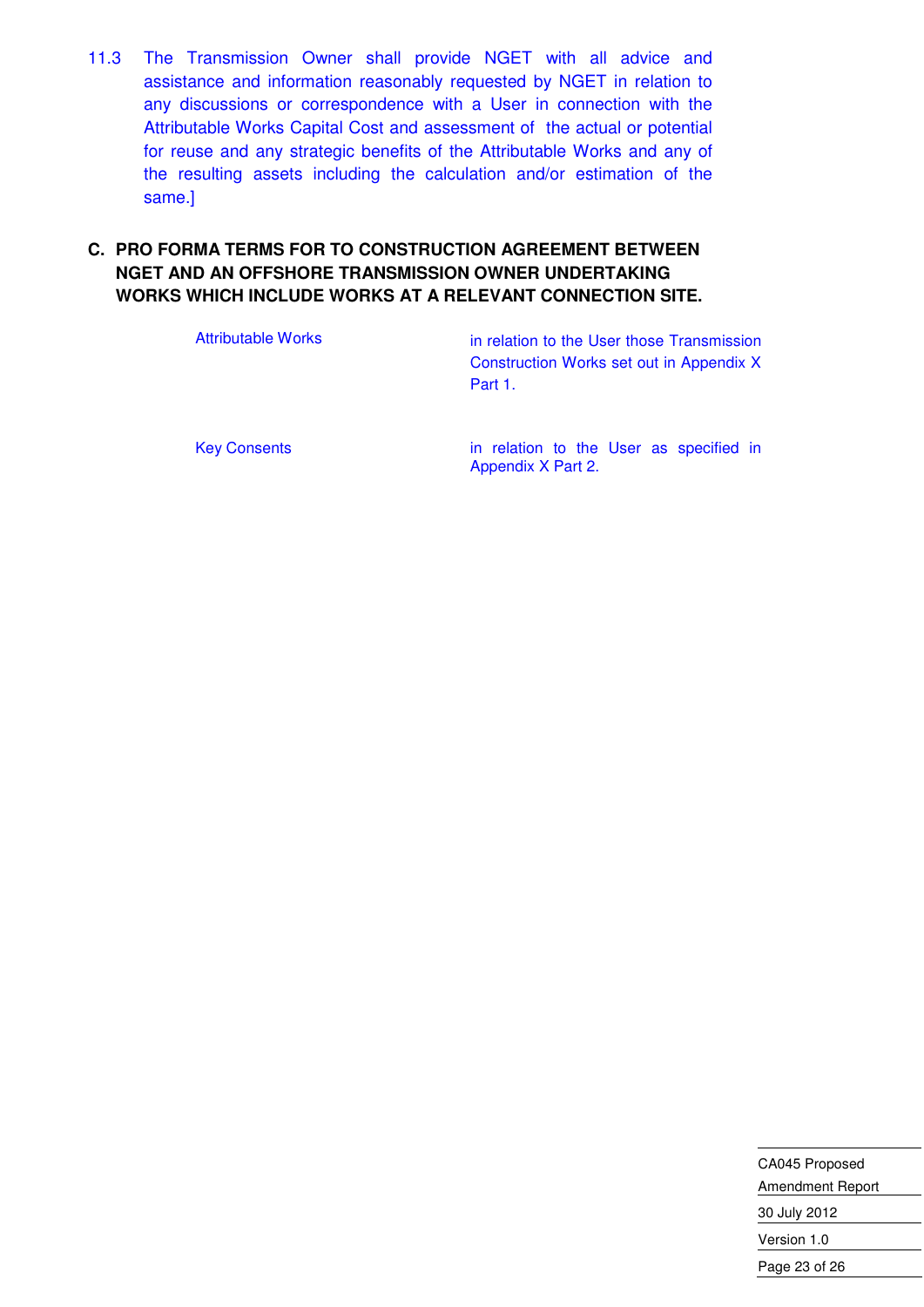#### 11. **VARATIONS**

- 11.1 Subject to paragraphs 11.2 and 11.3 below, no variation to this TO Construction Agreement shall be effective unless made in writing and signed by or on behalf of both the Transmission Owner and NGET.
- 11.2 The Transmission Owner and NGET shall effect any amendment required to be made to this TO Construction Agreement by the Authority as a result of a change in the Code or a Licence or an order or direction made pursuant to the Act or a Licence. NGET hereby authorises and instructs the Transmission Owner to make any such amendments on its behalf and undertakes not to withdraw, qualify or revoke such authority or instruction at any time.
- 11.3 **IThe Transmission Owner has the right to vary any Appendices to this TO** Construction Agreement in accordance with paragraphs 2.5, 2.15 and 3.2].

#### 12 **Attributable Works**

- 12.1 The Transmission Owner shall provide to NGET (in a form agreed between the Transmission Owner and NGET) the following information at the following times (or such other times as agreed between the Transmission Owner and NGET):-
	- (a) by reference to each component of the Attributable Works, forthwith on the Effective Date and then not less than 82 (eighty-two) days (or if such day is not a Business Day the next following Business Day) prior to each 31st March and 30th September thereafter (until this TO Construction Agreement shall be terminated or shall expire in accordance with paragraph 8 or until NGET notifies the Transmission Owner that it is no longer required):
		- (i) an estimate of the Attributable Works Capital Cost;
		- (ii) an estimate of capability in MW;
		- (iii) an assessment of the actual or potential for reuse and any strategic benefits provided as a percentage of the estimate provided at (i);
		- (iv) where the connection is other than at the nearest MITS substation the straight-line distance between the connection and the nearest MITS substation; and
	- (b) by reference to each component of the Attributable Works, forthwith and on and with effect from the Effective Date, in respect of the period from the Effective Date until the next following 31st March or 30th September (whichever shall first occur) an estimate of the Attributable Works Capital Cost; and
	- (c) by reference to each component of the Attributable Works, not less than 82 (eighty-two) days (or if such day is not a Business Day the next following Business Day) prior to each 31st March and 30th September thereafter in respect of the period of six calendar

CA045 Proposed Amendment Report 30 July 2012 Version 1.0 Page 24 of 26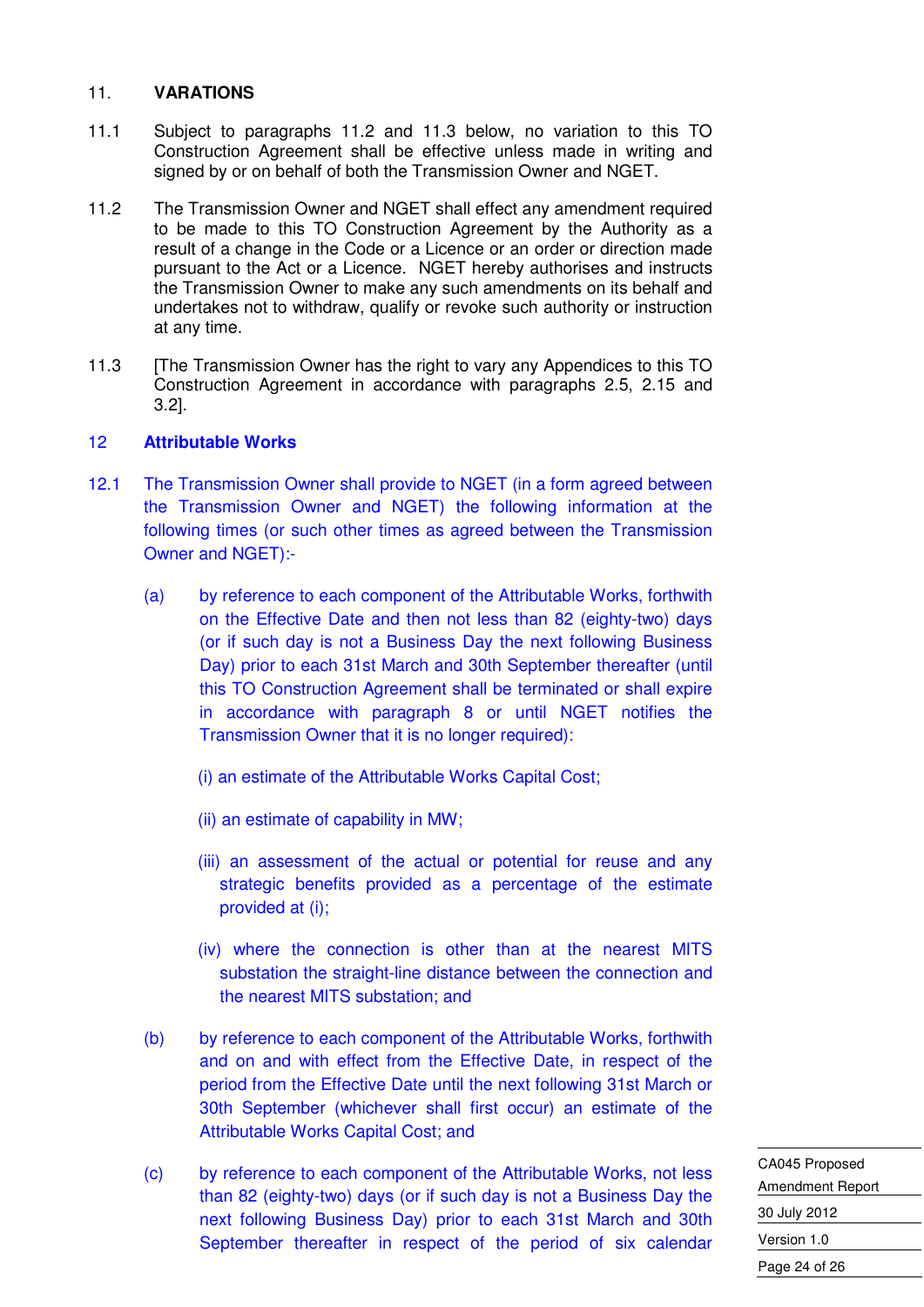months commencing on the immediately following 1st April or 1st October (as the case may be) (until this TO Construction Agreement shall be terminated or shall expire in accordance with paragraph 8 or until NGET notifies the Transmission Owner that it is no longer required), an estimate of the Attributable Works Capital Cost.

- 12.2 On termination of this TO Construction Agreement and where requested by NGET to do so the Transmission Owner shall together with the statements and information provided to NGET by the Transmission Owner pursuant to paragraphs 7.1 to 7.5 in respect of the TO Final Sums, provide statements and information in a form as agreed between the Transmission Owner and NGET in respect of the amount within the TO Final Sums which represents the Actual Attributable Works Capital Cost of each component within the Attributable Works and also a justification of and supporting information in respect of the Transmission Owners assessment of the actual or potential for reuse and any strategic benefits of the Attributable Works and any of the resulting assets.
- 12.3 The Transmission Owner shall provide NGET with all advice and assistance and information reasonably requested by NGET in relation to any any discussions or correspondence with a User in connection with the Attributable Works Capital Cost and assessment of the actual or potential for reuse and any strategic benefits of the Attributable Works and any of the resulting assets including the calculation and/or estimation of the same.

#### APPENDIX X

#### ATTRIBUTABLE WORKS AND KEY CONSENTS

Part 1 Attributable Works Part 2 Key Consents

#### **Changes to Schedule 13 – NGET Requests for Statement of Works**

**Section 1 – Requirements for a NGET Request for a Statement of Works submitted by NGET to a Transmission Owner pursuant to Section D, Part Four, sub-paragraph 1.1.1:** 

1.1.7 If the Enabling Works are to be greater in scope than the MITS Connection Works, details (to the extent available to NGET) of the concerns, reasons or technical requirements that this is seeking to address.

#### "**User Commitment Methodology**

1.1.8 Confirmation that the Attributable Works provisions are required."

CA045 Proposed Amendment Report 30 July 2012 Version 1.0 Page 25 of 26